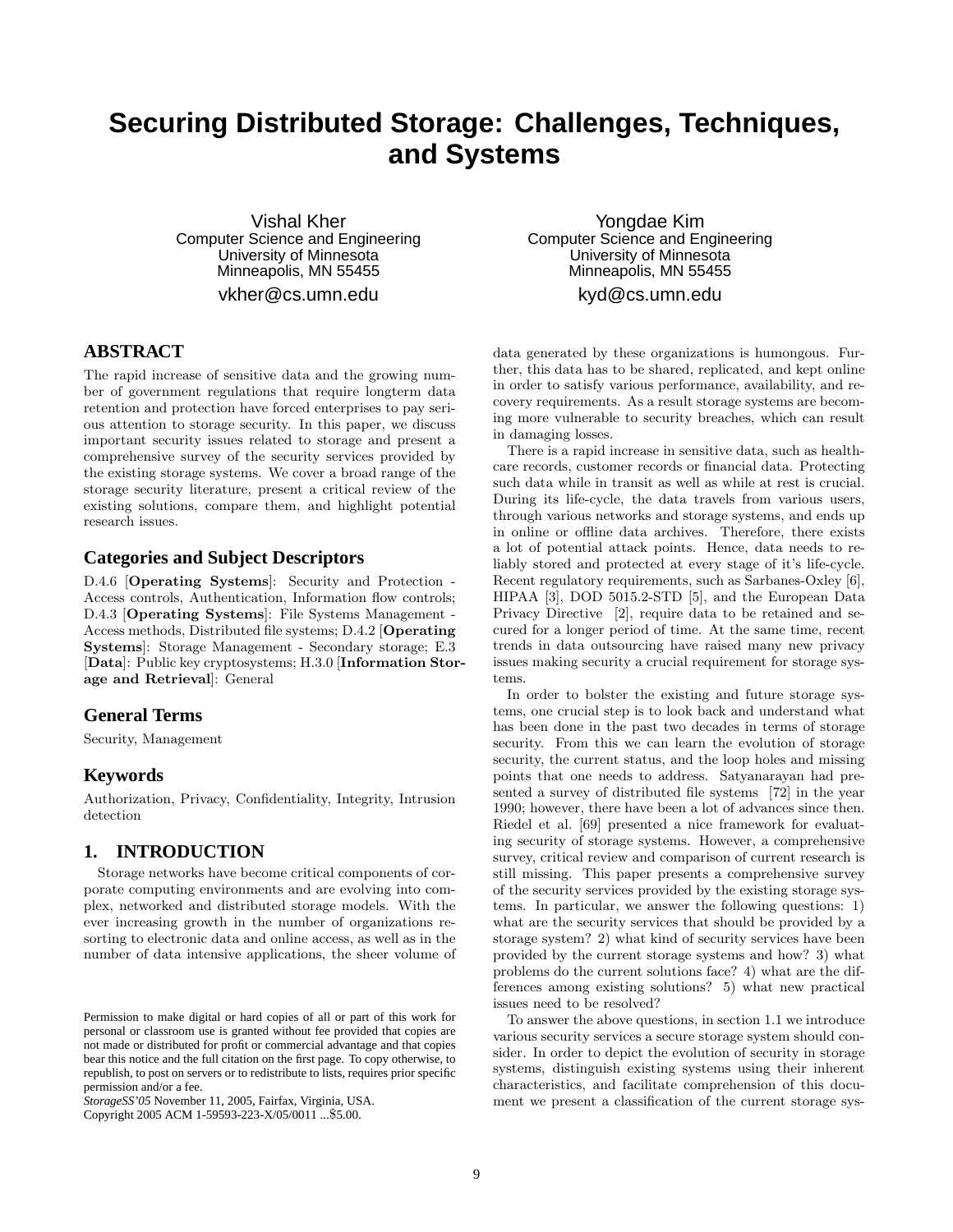tems in section 1.2. Sections 2–4 present case studies and critical review of the existing systems attempting to secure storage. We then compare these systems and raise a few practical questions in section 5. Finally, section 6 concludes this paper.

## **1.1 Security Services**

Authentication and Authorization Data should be secured during its entire life-cycle. Authentication and authorization are the the most basic security services that any storage system should support. Authentication is defined as the process of corroborating the identity of an entity (called entity authentication or identification) or the source of a message (also called message authentication). The storage servers should verify the identity of the producers, consumers, and the administrators before granting them appropriate access (e.g., read or write) to the data. The act of granting appropriate privileges to the users is called authorization. Authentication can be mutual; that is, the producers and consumers of the data may want to authenticate the storage servers to establish a reciprocal trust relationship. Message authentication is performed by an entity to authenticate the origin of messages (or data) sent by another entity, for example, RPC messages (and data) transferred between a file server and a client. Authentication can be performed using various techniques such as passwords, digital signatures or message authentication codes (MAC) [50]. Authorization can be performed by maintaining access control list (ACL) on the storage server (e.g., UNIX ACL or Logical Unit Number masks) or by using capability certificates (or credentials) that list the access rights bestowed to the holder of the certificate.

Availability Most of the businesses require continuous data availability. System failures and denial of service attacks (DoS) are very difficult to prevent. A system that embeds strong cryptographic techniques, but does not ensure availability, backup, and recovery are of little use. Typically, systems are made fault tolerant by replicating data or entities that are considered as central point of failure. However, replication incurs a high cost of maintaining the consistency between replicas.

Confidentiality and Integrity As the data gets produced, transferred, and stored at one or more remote storage servers, it becomes vulnerable to unauthorized disclosures, unauthorized modifications, and replay attacks. An attacker can change or modify the data while traveling through the network or when the data is stored on disks or tapes. Further, a malicious server can replace current files with valid old versions [46]. Therefore, securing data while in transit as well as when it resides on physical media is crucial. Confidentiality of data from unauthorized users can be achieved by using encryption, while data integrity (which addresses the unauthorized alteration of data) can be achieved using digital signatures and message authentication codes. Replay attacks, where an adversary replays old sessions, can be prevented by ensuring freshness of data by making each instance of the data unique. This can be achieved by marking each session with timestamps or random numbers. Data can be secured while in transit by using protocols such as SSL [25] and IPsec [42]. In this case, the data is secured during transit, but the server decrypts the data before storing it on the disks.

As demonstrated by the recent incidences of data theft, confidentiality and integrity of the data and the meta-data must be ensured not only while the data is in transit, but also while the data is stored on the physical medium. Confidentiality and integrity of data at rest, as well as while in transit, can be achieved by performing cryptographic operations on the users' side. This is called end-to-end security where the writers encrypt (and sign) before sending the data to the storage servers and the readers decrypt (and verify the integrity of) the data on their machines. Encryption and decryption is not done on the server side. If the writers are required to sign their modifications, then the signatures also ensure non-repudiation, since the writers cannot deny their modifications. End-to-end security places minimal trust on the storage servers and the data is accessible only to the users with appropriate keys. Therefore, securing these keys is of paramount importance for the systems that provide end-to-end data security. Further, the keys have to be secured as long as the data is not deleted.

Key Sharing and Key Management In multi-user netcentric applications file sharing is quite common. If the files are encrypted, then in order to share files one has to also share keys. Efficient and scalable management of these keys is important, as revoking a user from a group (of users sharing files) or merging two groups can require re-encryption of shared files and re-distribution of new keys. Another important aspect of key management is key recovery, which is a technique for recovering lost keys. A key recovery system (see [20, 19] for details) is an encryption system with a backup decryption capability that allows authorized persons (users, officers of an organization, or government officials), under certain prescribed conditions, to decrypt ciphertext with the help of information supplied by one or more trusted parties who hold special data recovery keys. Further, special care has to be taken while storing, archiving, and deleting these keys.

Auditing and Intrusion Detection Storage systems must maintain audit logs of important activities. Audit logs are important for system recovery, intrusion detection, and computer forensics. Extensive research has been done in the field of intrusion detection [8]. Intrusion detection systems (IDS) use various logs (e.g., network logs and data access logs) and network streams (e.g., RPCs, network flows) for detecting and reporting attacks. Deploying IDS at various levels and correlating these events is important.

Usability, Manageability and Performance Finally, a storage system should have acceptable usability, manageability, and performance even while employing cryptographic primitives. Strong security with poor usability and/or performance will not make the system practical. As illustrated by [79, 39], secure systems and cryptographic softwares are used less than we would expect due to their lack of consideration for usability of their products. In other words, a secure storage system with complex management and poor usability will not be used (or will be used incorrectly) in practice.

# **1.2 Classification**

In this paper, we survey various storage systems and the security services provided by these systems. We cover a broad range of storage systems, discuss the security services they provide (with reference to section 1.1), and discuss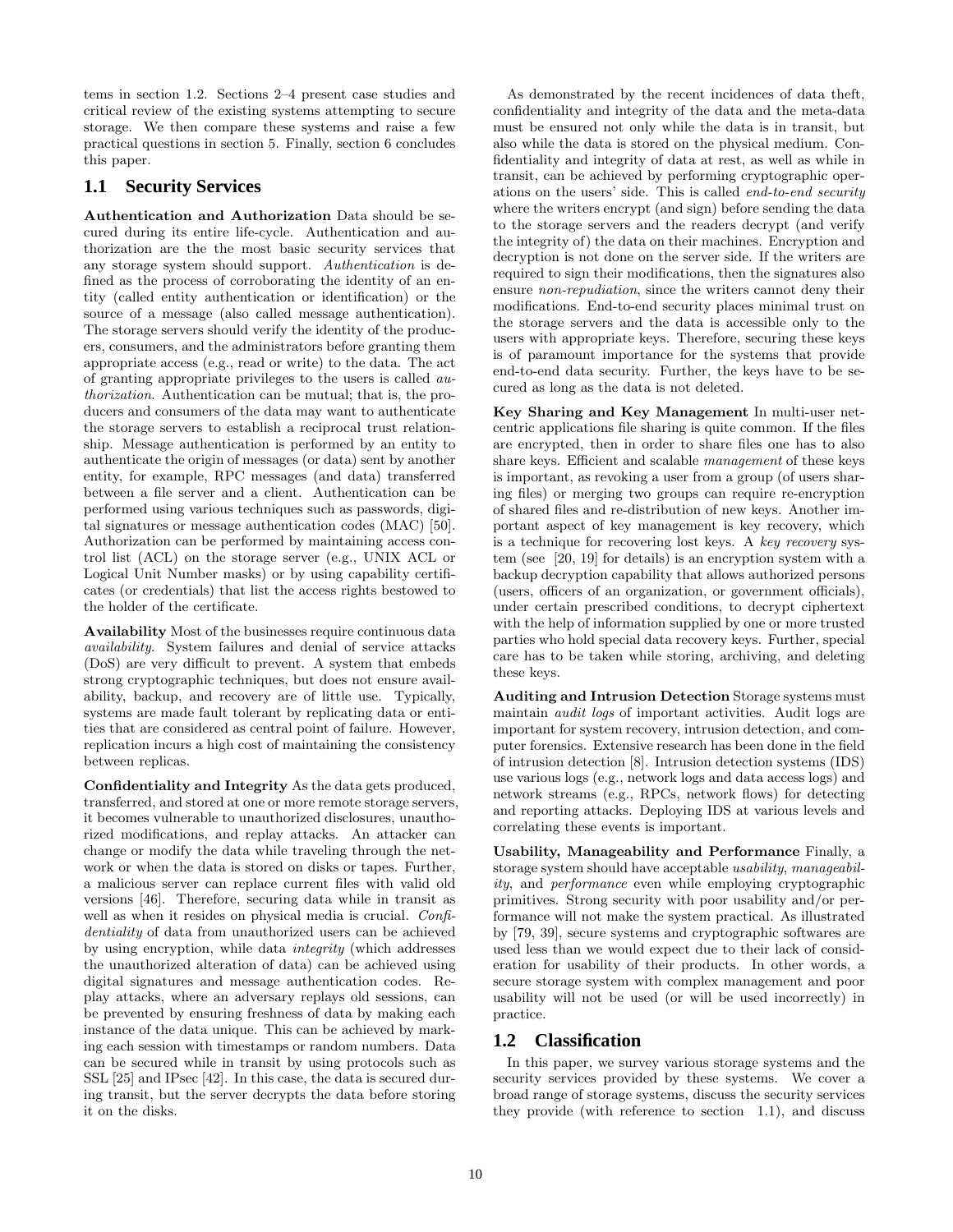advantages and disadvantages of each. A subset of services discussed in section 1.1 are studied and compared. In particular, we do not consider availability, Byzantine failures, and performance (which will require real-time analysis) in this paper. The systems are classified based on their security services. The storage systems surveyed in this paper can be categorized as follows.

Networked File Systems In systems belonging to this category, the storage server authenticates each user and checks whether the user has appropriate privileges before granting any access to the data. Most of the systems belonging to this category also encrypt the network traffic. However, these systems do not provide end-to-end data security, that is they do not ensure integrity and confidentiality of the data stored by these servers. Instead, they assume that the file servers and the system administrators are trusted.

Traditionally, authentication was performed using passwords and access control was performed using simple UNIXstyle access control (user and group identifiers). For example, earlier versions of the Network File System (NFS) [76] used a centralized server to authenticate clients and passed the user and group information to the clients. This information was then passed to the file server (during file requests), which then passed this information to the server's operating system who actually made the access control decisions. Thus, security was extremely primitive. File systems that paid more attention to security used better authentication mechanisms (such as Kerberos [57] or Public Key Infrastructure) and also encrypted the network traffic. For example the Andrew File System (AFS) [36, 70, 71] used a centralized Kerberos server for authentication and also encrypted the traffic between the client machines and the file servers. More recent file systems [49, 54] enable distributed authentication and cross-domain decentralized file sharing using Public Key Infrastructure (PKI).

Cryptographic File Systems The goal of these systems is to provide end-to-end security, where cryptographic operations are performed on the client side to keep data secure from the server as well as other unauthorized users (including administrators). These systems embed cryptographic operations (encryption/decryption and signing/verification) into the file system itself. The file server is minimally trusted and never sees the data in clear-text as it is not involved in the encryption or decryption process.<sup>1</sup>

These file systems can be further categorized into shared and non-shared file systems. Shared cryptographic file systems (e.g., [32], [40]) share files among a group of users. Therefore, these systems should complement the basic cryptographic services with more sophisticated key management techniques that efficiently handle key sharing and key revocation. On the other hand, cryptographic file systems that do not assume shared access to files do not include key sharing and key revocation mechanisms. In these systems (e.g., CFS [12]), in order to share files with other users the owner has to give away his/her private keys to other users, which gives them the same privileges as the owner. Some of the cryptographic shared file systems provide integrity of data and meta-data either by using MAC or by using digital signatures (which also provides non-repudiation).

Storage-based IDS: A storage-based intrusion detection system is an intrusion detection system (IDS) embedded in a storage device or a file server. It analyzes data access patterns and data modification characteristics, looking for manifestation of an attack. The main advantage of a storagebased intrusion detection system running directly on the storage servers is that compromise of a host operating system does not result in compromise of the storage-based IDS; therefore, a storage-based IDS can still perform in the presence of host compromise. Further, the storage servers can perform inline detection by analyzing every request from the client.

In the following sections we examine the various storage systems. We briefly present the overview of these systems and focus on the security services provided by these systems. Some systems from each category are summarized in one section (titled Other Systems) due to page restrictions.

## **2. NETWORKED FILE SYSTEMS**

## **2.1 Network-file System**

Overview The Network File System (NFS) [76, 60, 74] is the most widely used network-attached file system. It enables heterogeneous clients to transparently share files stored on remote file servers without having to worry about the location of the files. An authorized client on a legitimate machine can mount the file system stored on the server. Heterogeneity and portability were the driving principles in the design of NFS. NFS has two basic components: the client program installed on the client machine and a server program (number of daemons) installed on the server machine. NFS client communicates with the NFS server using Remote Procedure Calls (RPC) [52], which allows one host to call functions on another host.

A system administrator can give access to the desired file systems by listing the *exported* directories in a file called /etc/exports. During the export operations, the administrator can specify a list of hosts that will be allowed to access the exported directories and the security flavors that a client can use to access the exported file systems. The client mounts the exported file systems by contacting the mountd daemon located on the server, which checks the export list and allows or disallows access to the client depending on the client's credentials. After mounting a file system, it is integrated into the client's directory tree and the client can access the mounted file system as if it is a local file system. NFS version 4 (NFSv4) [74] is the most recent version of NFS. It mandates many new changes to the previous versions. For example, all of the earlier versions were stateless and used different protocols to handle file mount and file locking operations. The NFSv4 protocol is a stateful protocol that integrates all the different protocols into one standard protocol. Further, unlike earlier versions, the NFSv4 protocols mandates the use of strong security mechanisms. An excellent overview of differences between NFSv4 and it's previous versions can be found in [60]. Below we give a brief overview of security services of the NFSv4 protocol.

Security Security was an afterthought in NFS. Most of the earlier NFS servers relied on the underlying operating system to perform access control and implemented weak authentication mechanisms. A variety of authentication flavors were defined for NFS version 2 [78] such as UNIX-

<sup>&</sup>lt;sup>1</sup>See [4] for recent standardization efforts by IEEE SISWG regarding cryptographic algorithms and methods for securing data at rest.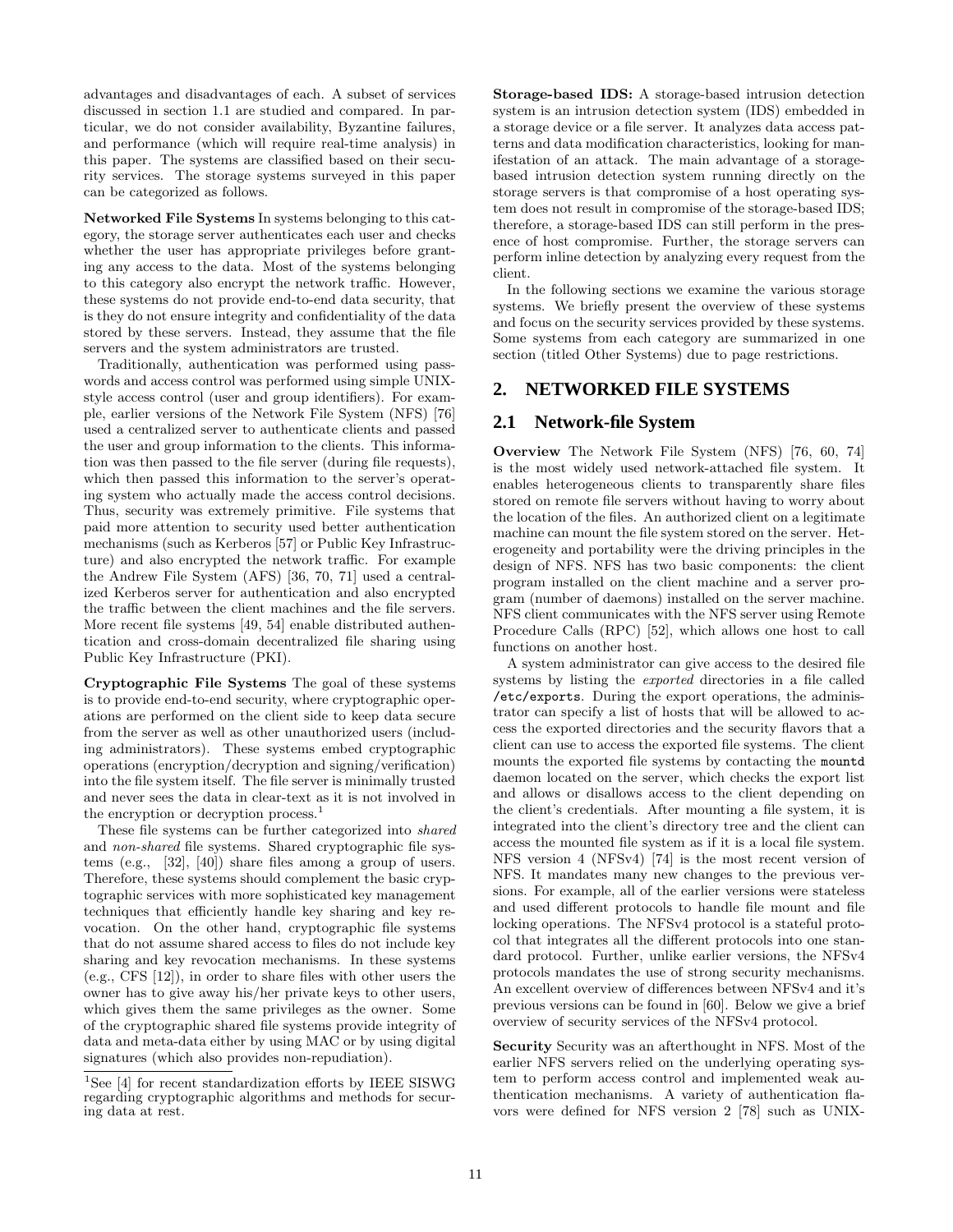style authentication (user ID and group ID), Diffie-Hellman based authentication, and Kerberos version 4 based authentication. However, even though the RPC mechanism allowed multiple authentication mechanisms, the UNIX-style authentication mechanism using UID and GID was most commonly implemented. This mechanism is insecure since an attacker can easily spoof (or replay) a user's credentials.

Therefore, NFSv4 mandates the use of the RPCSEC GSS flavor [24]. RPCSEC GSS provides authentication, confidentiality and integrity of the RPC requests and responses. Further, it can use security tokens from security mechanisms (such as Kerberos) that conform to the Generic Security Application Programming Interface (GSS-API) [47]. Conforming NFSv4 protocol implementations must implement Kerberos version 5 [48] and LIPKEY (A Lower Infrastructure Public Key Mechanism) [23]. Kerberos (briefly explained in section 2.2) can provide strong authentication within an Intranet. Thus, conforming NFSv4 protocol implementations will support strong authentication as well as network security (with some performance penalty). The LIPKEY protocol is intended to be used over the Internet. Every file server has a public key certificate and the associated private key. A user can setup a secure channel with the server by encrypting his login information with the server's public key and sending the information to the server. The user can also authenticate the server by verifying the server's certificate. During the authentication phase a symmetric key is established which will be used to secure the communications between the user and the file server. Thus, using LIPKEY a user will be able to access his files across the Internet.

Traditionally, NFS supported the POSIX [63] access control model. However, NFSv4 includes ACL support based on the Windows NT model and not the POSIX model, since the Windows NT model is richer than the POSIX model. An access control entry in Windows NT model are of four types with obvious meaning: ALLOW, DENY, AUDIT, and ALARM. Thus, NFSv4 provides strong security and flexible file sharing.

## **2.2 Andrew File System**

Overview The Andrew File System [36, 70, 71, 58] was originally developed to provide a scalable campus-wide file system for home directories, which would run effectively using a limited bandwidth campus backbone network. The main services of AFS include scalability, caching, and simplicity of addressing.

AFS evolved further into a scalable distributed file system that enables co-operating hosts (clients and servers) to efficiently share file system resources across both local area and wide area networks. AFS supports completely autonomous cells, which represents an independent administered AFS site, for example, cs.cmu.edu is one AFS cell owned by the computer science department at CMU. A cell has its own protection domain, authentication servers, file servers, volume location servers, and system administrators. The local administrator can publish his own cell and make other cells visible to his local cell by listing all the necessary remote cells in the local cell's database server machines. AFS cells co-operate to support seamless cross-domain file sharing. A client can access a file stored at another cell by including the destination AFS cellname into the pathname as follows: /afs/\$cellname/filename.

Security Authentication in AFS is performed using Kerberos [57] (a slight variation of Kerberos version 4). In order to access files stored in a cell, the client should have an account in that cell. The Kerberos authentication server maintains a database of users' passwords, which is encrypted using a key known only to the server (and the administrator). A user's password is never sent over the network, rather it is used to send encrypted authentication requests to the authentication server, which uses the user's password to verify and authenticate the user's request. After authenticating the user, the authentication server issues a ticket to the user, which is used by the user to authenticate herself with the file servers and vice-versa (mutual authentication). A session key is established during this mutual authentication, which is used to encrypt the traffic between user machine and the file server machine. AFS encrypts all the traffic between the user and the authentication server, and optionally encrypts all the traffic between the client and the file server. It is important to note that Kerberos is not effective against password guessing attacks.

Access control decisions are based on the protection domain, which is composed of Users and Groups. A group has a owner and set of users and other groups. If a user is a member of a group that is a member of another group, then the user inherits membership from both the groups. A user can create his own groups, the names of which are prefixed by the name of the creator of the groups. For example, a user andrew can create a group andrew:friends for his friends. The advantage of supporting group memberships and group inheritance is simplicity of management and revocation, and ease of administration of protection domains. Access control is achieved by using Access Lists associated with each directory, which can list users and groups, and their associated privileges. There are two types of access lists, namely, a list of Positive Rights and a list of Negative Rights. The negative access list always takes precedence over the positive access list. The access lists in AFS (read, write, lock, execute, delete, lookup, administer and insert) are quite sophisticated as compared to the standard UNIX-style ACL (read, write, execute) and it allows users to create their own groups and inherit group memberships.

The protection domain information has to be replicated to all file servers. Hence, if a user is removed from an access list by one server, the user can still send requests to other severs. In the case of a widely distributed network, discovering all groups that a user should be removed from and propagating this information to all the servers can incur significant overhead. Therefore, AFS first propagates negative access rights for that user on sensitive objects, which is faster. The user can then be removed gradually. Thus, there can be a small (potentially large due to network problems) window of time for which the protection domain on different file servers can remain inconsistent.

# **2.3 Self-certifying File System**

Overview Most of the file systems (including NFS and AFS) have a notion of administrative realms and rely on central administration for configuration, management, and security purposes. However, the presence of a central entity hinders global file sharing and prevents easy addition of new file servers. AFS went one step ahead of NFS by enabling cross-cell file sharing. However, a user is required to have an account on the remote file server and has access to the files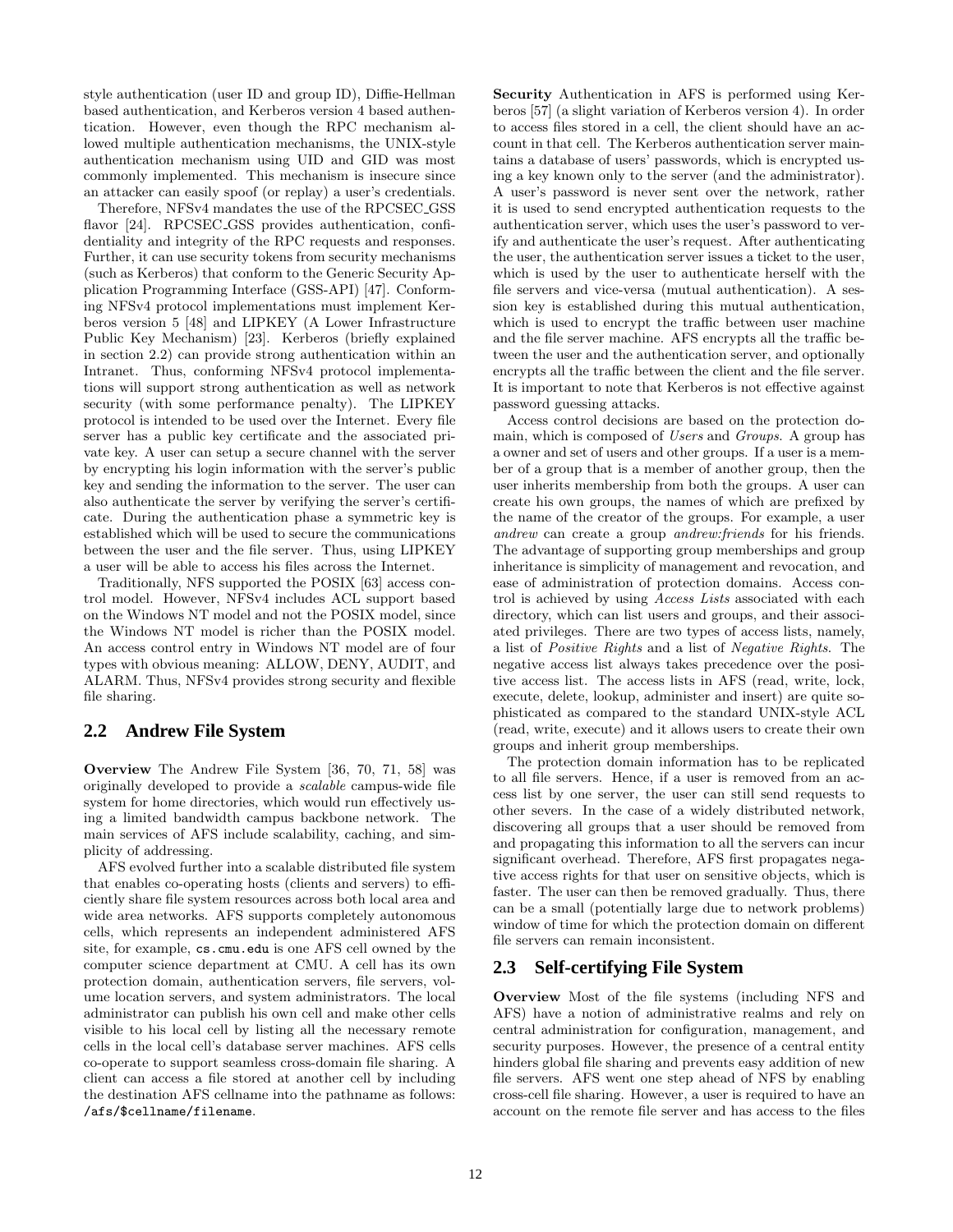if and only if the user's cell is listed in the file server's local database. SFS aims to provide a secure global file systems with completely decentralized control. Anyone can set up an SFS server and any user can access any server from any client (if the user has right privileges).

SFS separates key management from the file system entirely by introducing self-certifying pathnames. A self-certifying pathname is a file name that effectively contains the appropriate remote server's public key. During file access, using the public key embedded in the pathname the SFS client can verify the authenticity of the SFS file server. SFS does not bind users to any particular key management technique and the users are free to choose any suitable technique to determine the authenticity of the public keys used by SFS (user and server public keys). The SFS architecture consists of three entities: the SFS file server, the SFS client, and the SFS authentication server that stores users' group membership and public key information.

Security Every SFS user and server has a public-private key pair. The SFS file system is accessible under /sfs/ Location/Hostid. Location is the location of the file server, which can can be either a DNS hostname or an IP address. HostID is a cryptographic hash of the server's public key and the server's Location. The SFS client assumes that the pathname provided by the user is trusted and leaves the process of acquiring certified pathnames to the user. Trust in pathname implies trust in the server's public key. A HostID lets SFS clients ask a server for it's public key and verify the authenticity of the public key by verifying the hash of the server's public key with the HostID. SFS symbolic links maps human-readable names to self-certifying pathnames.

When a user requests for a file stored on a remote server, the SFS authentication agent located on the client's machine initiates an authentication protocol. As the first step of the authentication protocol, the client machine generates a public-private key pair. The client machine then acquires the public key of the SFS server and checks whether the hash of the key matches the HostID of the pathname. If yes, it establishes shared session keys, and achieves mutual authentication (with the server) using a protocol based on public key encryption. These session keys are used to establish a secure channel (encrypted and authenticated) between the client machine and the file server. After this, the authentication agent sends a signed request using the user's private key to the file server over the already established secure channel. The information sent to the server during the user authentication process is tied to the session; therefore, even if an attacker compromises the current session he cannot use the users' authentication information to setup new sessions. To ensure forward secrecy, SFS frequently changes the client machine's public key. After receiving the authentication request, the file server forwards the signed request to the authentication server, which verifies the signature and (if verified) passes the users' credentials (group memberships) to the file server. The file server caches these credentials and uses them to authenticate the user's future requests and to perform access control.

Management of public keys is not a part of SFS. This keeps the file system simple and scalable. Further, users have the flexibility of using any key management procedure of their choice, which is important for a global file system where different users may prefer different policies. SFS also

supports some server key management schemes such as secure symbolic link and manual key distribution, certification authorities, and password authentication. Thus, SFS is flexible, scalable, ensures mutual authentication between the client machine and the file server, and secures all communication between them.

Decentralized Access Control Using SFS SFS is further extended to provide a decentralized access control mechanism [41]. This system allows users to grant access to specific users and groups belonging to local as well as remote administrative domains, without assuming any pre-existing administrative relationship. If a user Alice in University of Minnesota (UMN) wants to share files with some users from University of California Santa Barbara (UCSB), Alice first creates a group, adds local and UCSB users (or groups) to this group and places that group along with the ACL of the shared objects. Alice thus explicitly trusts the users or groups listed in the ACLs. The information regarding local and remote users and groups is used by the SFS authentication server local to UMN. In the case of remote users, the UMN authentication server fetches authentication related information (remote users public keys) from the remote authentication server of UCSB. The authentication servers are SFS servers with self-certifying pathnames. When a user accesses the shared files, the SFS authentication server hands over the credentials (group memberships) for that user to the file server using the the local information that was obtained from the remote SFS authentication server. Every authentication server periodically fetches the information regarding remote users from the remote authentication server by setting up a (long lived) secure connection with them using the self-certifying names.

This approach bestows the users with a privilege to grant access to any user trusted by them. Therefore, it is usercentric and trusts the insiders to grant access only to appropriate users. Further, since the authentication servers download the group membership lists periodically, updates to group memberships (addition or deletion) on remote sites may not reflect immediately in local authentication servers.

SFS-based Read-only File System SFS is extended to provide a fast and secure distributed read only file system [27]. The goal of this system is to securely distribute public, read-only data such as executable binaries or software distributions. The read-only file system is a SFS file system, which contains the server's public key as a part of the pathname (self-certifying). The SFS read only file system assures the client that the data retrieved from the server is authentic and is consistent with the current distribution, that is, the data is not older than the file system consistency period. It does not guarantee the confidentiality of the data stored on the server.

The read-only file system contains three programs, namely a database generator program, a client daemon, and a server daemon. The publisher of the read-only database runs the database generator program. This program hashes each data block of a file, inserts the hashed value of the data blocks in to the file inode, then hashes each inode and inserts the hashed value of the file inode into its parent directory and continues the hashing process until the root of the directory is hashed. In this manner, it creates a hashed tree. After hashing the root directory, database generator program signs the hashed value of the root directory (which is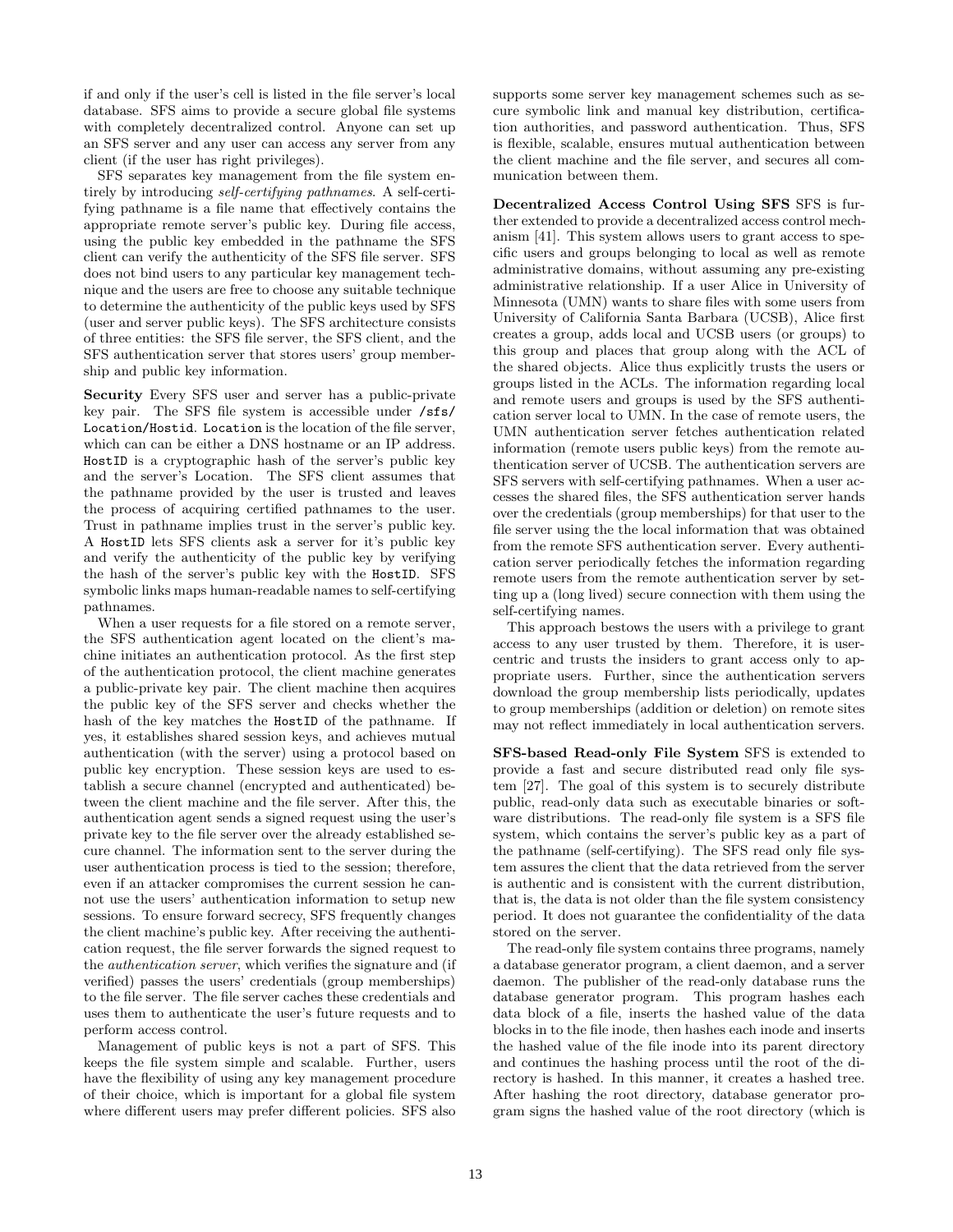also the root of the hashed tree) using the private key of the publisher. The database is then replicated to various servers without requiring any further modifications. The client daemon handles the file system functionality on the client side. On receiving some data blocks from the server, the client can walk up the tree and verify the signature on the hash value of the root directory. In order to accomplish this, the client has to recursively request and check the validity of the parent blocks from the server.

## **2.4 Network Attached Storage Devices**

Overview Most of the distributed file systems (including all of the systems discussed above) are implemented through one or more file servers that retrieve data from a storage network and deliver this data to the user. Every request goes through the file server, which can impose heavy load on the file server, thus affecting the scalability and performance of the system. Further, the devices attached to the storage network pay little attention to security and assume that security is handled by the file server. The NASD [7, 30, 31] project attempts to solve these problems by attaching the storage device directly to the network and removing the file server from the data path. Users can directly interact with the storage device, which gives improved performance to the end users. Since the storage devices are attached to the network and no longer protected by the file server, the storage devices are now responsible for authentication and access control operations. The NASD drives export an object-based interface as compared to the classical blockbased interface.

NASD is a cryptographic capability system. A capability is a token that grants the bearer the access rights specified in that token. It has three main players: untrusted users, trusted filemanager that makes access control decisions, and trusted storage devices that authenticates users and implements the filemanager's access control decisions. It is assumed that the communication link between the filemanager and the users is secure and the filemanager has enough information to authenticate each user. The filemanager retains the responsibility for administering the name space and the access control policy of the file system, but the filemanager is bypassed in the common case operations, such as data transfer. The filemanager stores an access control list and shares a (set of) unique symmetric key with every storage device.

Security When a user wants to access a file, on the first access, the user sends a request for a particular object to the filemanager. On the receipt of the user's request, the filemanager authenticates the user and generates a capability key for that user. The capability key is derived by generating a MAC of the user's public credentials using the key shared between the filemanager and the storage device that stores the requested object. Apart from other entries, the user's public credentials contain the object-ID, the access rights of that user for the requested object and the expiry time of the capability key.

The filemanager transmits the capability key (on a secure channel) and the associated public credentials to the user. The user then sends the request (e.g., read) for the object (or collection of objects) along with the user's public credentials for that object, and a MAC of the request, which is generated using the capability key. After receiving the user's request the device can generate the capability key and verify the MAC of the request. The device can generate the user's capability key using the key shared with the file manager and the user's public credentials. If the MAC is verified, the device is assured that the capability key is generated by the filemanager. The device grants access to the user if the public credentials include the required privileges. Mutual authentication can be achieved by asking the device to compute a MAC of the responses using the capability key. Freshness of messages between the client and the storage device is ensured using timestamps. Therefore, NASD requires time synchronization between the client machines and the storage devices. In addition, the user can also choose to encrypt the data transmitted between the user and the storage device. Thus, along with authentication and access control, NASD can provide integrity, freshness, and privacy of data as well as user commands to the storage device.

The capability keys are typically short lived. If immediate revocation is required, the filemanager has to change the version number (which is also included in the public credential of the capability key) stored with the object or change the keys used to generate the capability keys. Changing the version number will revoke all the capability keys for that object generated using that version, whereas changing the shared key revokes all the capability keys generated using that shared key. Therefore, NASD does not allow fine grained revocation. For example, it is difficult to revoke all the capabilities (before they expire) generated for one particular user. Finally, since a user has to acquire a capability for every object, the filemanager has to remain online and can be a central point of failure.

The NASD project laid the foundation for network attached storage devices and gave birth to the Object-based storage technology (OSD). Work is currently underway to standardize the OSD command sets [59]. A number of extensions to NASD [66, 67, 9, 43] have also been proposed.

#### **2.5 Other Systems**

OceanStore [45, 68], a storage infrastructure developed at University of California, Berkeley, is designed to span the globe and provide scalable, continuous access to persistent information. Files (referred to as objects) are never deleted in OceanStore and an update to a file causes creation of a new file block. In order to ensure availability, scalability, and fault-tolerance, objects are replicated to multiple locations. Each object has an unique global identifier and location, and routing of replicas is done using the Tapestry [35] overlay network. Further, to keep the replicated copies consistent, OceanStore uses a combination of Byzantine update commitment amongst a subset of replicas of an object (called primary ring) and push-based update of other copies of that object (called secondary copies) using an overlay multicast network. While the initial OceanStore design includes endto-end data security, Pond [68], the OceanStore prototype includes only authenticated Byzantine messages, but does not include end-to-end data security. In addition, the servers taking part in the Byzantine agreement (primary ring) employ threshold signature schemes [65] so that the users will have to verify only one signature and addition of new server to the ring will not require changing the ring's public key.

Distributed Credential FileSystem (DisCFS) [54] aims to allow a local user Alice (within a domain) to share files with an external user Bob that does not have an account on Al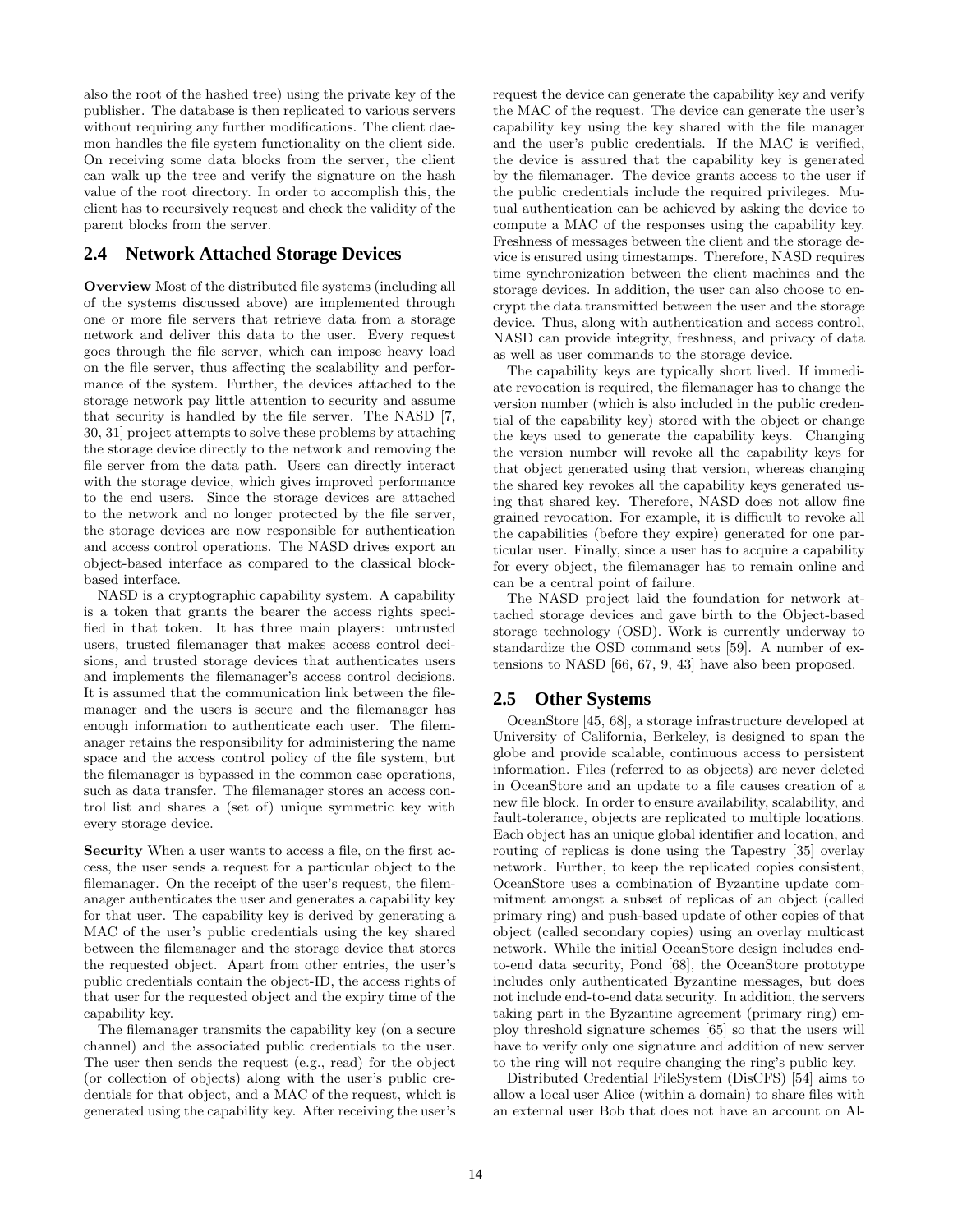ice's local file servers. The goal of DisCFS is to enable file sharing without administrative interference. In order to facilitate such file sharing, Alice's system administrator gives to Alice a credential for each file that Alice is allowed to access, which contains Alice's public key, file-id, Alice's access rights, administrators signature and some constraints. Alice's local file server only trusts the Administrator's signature. When Alice wants to access a file, Alice authenticates with the file server by sending a signed request and her credential. The server verifies Alice's signature, the Administrator's signature on Alice's credential, and if all the verifications are successful, grants Alice access to the file depending upon the access rights stored in the credential. Alice can delegate access rights to Bob by creating a similar credential for Bob and signing Bob's credential. When Bob sends a request for a file to Alice's local file server along with his and Alice's credential, the server will verify the chain of certificates by verifying Bob's signature, Alice's signature on Bob's credential, and the Administrator's signature on Alice's credential. Inodes are used as file IDs in the current implementation, which is subject to change as inodes are not suitable for unique global ID and can be reused. The DisCFS server has to verify a chain of certificates before granting access to a single file. This is likely to impose a lot of cryptographic overhead on the file server. Further, credentials are per-file; therefore, a user has to get multiple credentials from the administrator to access a file stored under a hierarchical directory (one per file and directory) structure.

# **3. CRYPTOGRAPHIC FILE SYSTEMS**

## **3.1 Non-shared Cryptographic File Systems**

#### *3.1.1 Cryptographic File System for UNIX*

Overview CFS [12, 13] designed by Matt Blaze is one of the first file system to perform file encryption. This system pushes the file encryption services into the file system. CFS is a virtual file system that runs at user level on the client machine. In particular, it mainly performs the file encryption and key management functions and leaves the rest of the functions to the underlying file systems. The main goal of CFS is to present the user with a secure file service that works in a seamless manner, without considering the encrypted files as special components of the system.

CFS is typically mounted in /crypt. Users can associate a key with a directory. All the files in this directory as well as their pathnames are encrypted using this key. The encrypted files can reside on a file server and the underlying file system could be any available file system including remote file servers, such as NFS. The user creates an encrypted directory using the cmkdir command. This command requires the user to enter an ASCII passphrase. CFS then creates a key using this passphrase. To use the directory created using the cmkdir command the user uses cattach command. This commands maps the encrypted directory to a virtual directory, which can be viewed under /crypt.

Security CFS uses a combination of OFB (output feedback mode) and ECB (electronic code book) [50] for encryption. The DES ECB mode is preferred because it is suitable for random data access. However, in this mode a given plaintext block always encrypts to the same ciphertext block. Therefore, a combination of ECB and OFB mode is used.

CFS requires the user to enter a passphrase (length usually greater than 16 characters). This passphrase is used to generate two keys,  $K_1$  and  $K_2$ .  $K_1$  is used to pre-compute a long pseudo-random bit mask (usually half a megabyte) using OFB mode. Encryption of a file is done block by block. Before encrypting, each block is first exclusive-or'd with a bit mask. To avoid identical blocks of a file encrypt to identical ciphertext, the bit mask chosen corresponds to the byte offset of the block modulo the mask length. However, using this scheme identical blocks at the byte offset present in different files will result in identical ciphertext. To avoid this, CFS XORs each cipher block of a file, with the corresponding inode. Since decryption requires the inode number used during encryption (which can change), CFS stores the inode number in the gid field of each file's inode. Decryption is the exact reverse of encryption. Pathnames and symbolic links are also encrypted in CFS. Access to the directories under /crypt is controlled by using UNIX file protection mechanisms. CFS also considers key recovery and secure key storage [13].

CFS is one of the first file system to provide a strong encryption scheme supporting block by block encryption and it instigated further research on cryptographic file systems. However, CFS is not completely transparent to the user. The granularity of encryption is a directory and the user should remember a key for all the encrypted directories. In addition, using a user-level NFS server reduces the performance of the system. CFS does not ensure integrity of the data and meta-data, and is cumbersome to use for group sharing as it does not include any key distribution techniques. Further, since all keys are dependent on passphrases that are associated with directories, in the case of emergency (password compromise) changing a passphrase for a directory should result in re-encryption of all the file located in that directory. However, to the best of our knowledge, CFS does not provide any such mechanism.

#### *3.1.2 Other Systems*

Numerous solutions exist that allow users to create secure partitions on their local disks and transparently encrypt data stored on the local disk [21, 34, 77, 80, 38, 62]. The main idea behind these systems is to create partitions (sometimes virtual) on the local disk and use passwords or pass phrases selected by users to generate a key for each partition. This key is then used to encrypt the data stored in the secure partitions. Gutmann's Secure FileSystem (GSFS<sup>2</sup>) for DOS [34] and Swank's SecureDrive [77] were one of the earliest of disk encrypting systems. GSFS provided encryption services for DOS and Windows. It allows users to create volumes on local disk that can be encrypted. Each volume appears as a normal DOS drive, but all of the data stored on it is encrypted at the individual-sector level. Volumes can be easily mounted or unmounted either manually or automatically after a certain time period. GSFS also provides other interesting services, such as threshold sharing to recover lost keys and using smart cards to store keys. SecureDrive is another device driver providing encryption services on DOS and Windows with somewhat lesser functionalities as compared to GSFS. The CryptoGraphic disk driver [21] provides

 $^{2}\mathrm{Aut}$  hors abbreviated it as SFS, but here it is called GSFS to avoid conflicts with other Secure File Systems (SFS).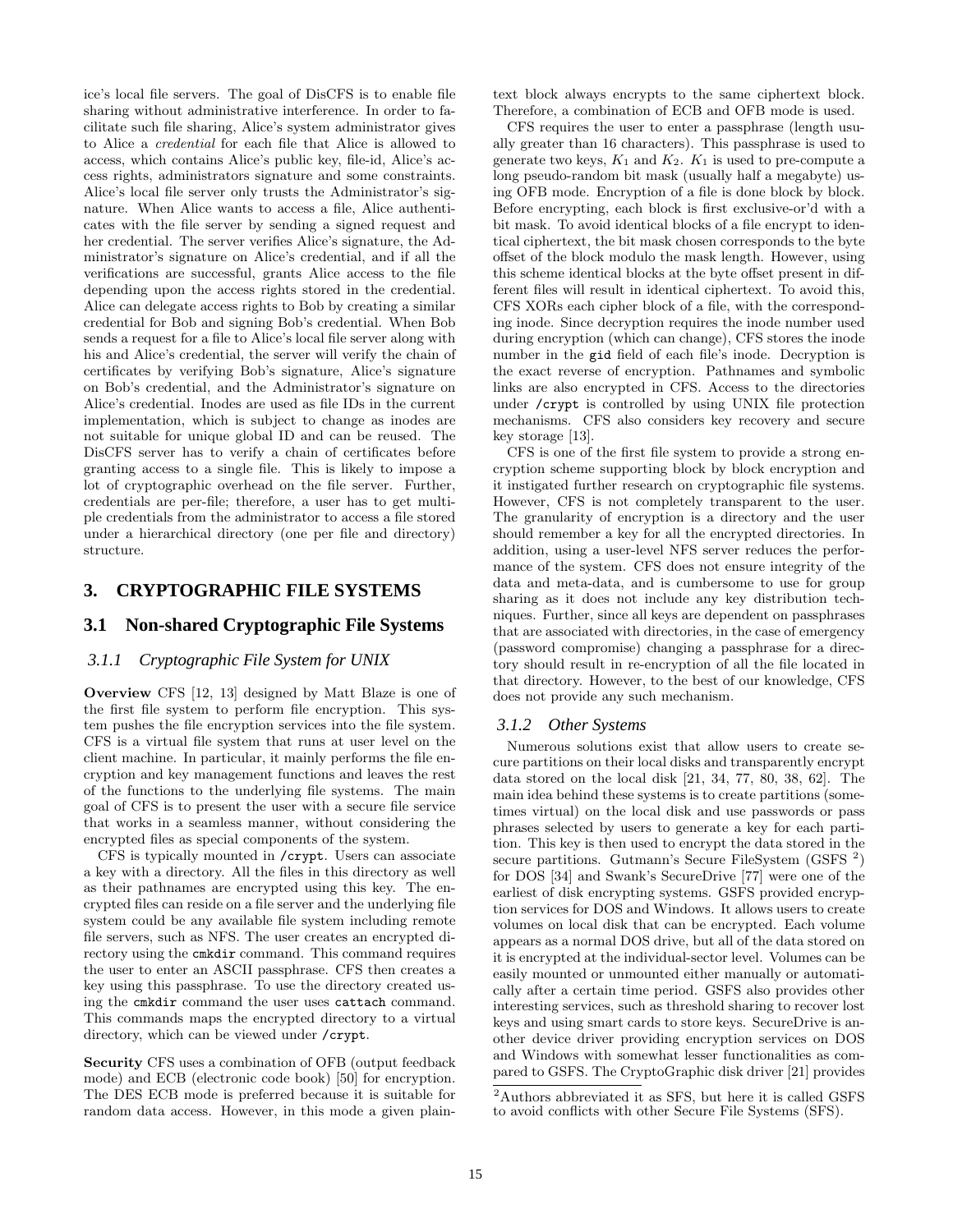encryption services on NetBSD. It consists of a kernel-level virtual disk driver that accesses the raw disk and performs block-level encryption and decryption. In addition, it consists of a user-level process that handles key generation. It supports four different key generation methods and the encryption algorithms can be selected by the user. The goal of disk encryption systems is to protect data stored on the local disk in order to reduce the risks of laptop thefts. Therefore, they are not designed for multi-user systems and typically the weakest link in the system is the password that is used to generate the keys.

Most of the systems use virtual memory; therefore, the data can still appear as plaintext in the unprotected virtual memory backing store. This problem was addressed by providing swap device encryption [64]. In order to protect data stored on the swap space (such as keys), it encrypts the swap device by randomly choosing keys. Keys are shortlived and are changed frequently. The data is automatically encrypted before it is stored on the swap space and it is automatically decrypted before the OS reads it from the swap space. However, this imposes a high performance penalty.

## **3.2 Shared Cryptographic File Systems**

## *3.2.1 Transparent Cryptographic File System for UNIX*

Overview TCFS [29] is an kernel-level file system that provides cryptographic services to the users. Similar to CFS, TCFS provides end-to-end security (encryption and decryption is performed at the client side). Compared to CFS, TCFS makes file encryption transparent to users, provides data integrity, and enables file sharing between a group (UNIX group) of users. File encryption is made transparent to the users by maintaining one bit information with each file that indicates whether the file is encrypted or not. Users have to maintain only one password that is used to encrypt all file-keys (rather than one password per encrypted directory as in the case of CFS). Users can select encryption algorithms that will be used by TCFS to encrypt file blocks in cipher-block chaining (CBC) mode.

Security Each user is associated with a *master-key* (created by the user), which is encrypted with the user's login password and stored at a central database. This database can be located on the client's machine or in a database located on a remote kerberized key server. Associated with every file is a randomly chosen file-key. The file-key is encrypted with the master-key and stored in the file-key field of the file header that is stored along with each file. A block-key is created per block of a file by hashing the result of the concatenation of the file-key and the block number. The block is then encrypted using the block key in the CBC mode. In addition to block encryption, an authentication tag, which is computed by hashing the concatenation of block data and block key is stored with the block. The readers can verify the integrity of the blocks by verifying the authentication code.

TCFS provides threshold sharing [73] to share files within a UNIX group. In this case, in order to acquire a group-key, a threshold number of share holders should be available on the same machine. A group-key is used to encrypt all the file-keys of the files belonging to that group. UNIX group is a special case of secret sharing where the number of secret shares is equal to one. To share files within a group, the system administrator should supply the threshold information, and the list of members of the group to the TCFS group creation utility. This program then generates a random key and encrypts each user's share with the user's password. To decrypt the group key, at least threshold number of users should login into the same machine and present their share to the kernel. This is inconvenient form of group sharing; however, this feature should be extended further for key recovery purposes (rather than key sharing). Since the utility that generates secret shares for the group members should have the users' password in clear, this becomes a serious vulnerability of the system. Further, the system administrator can acquire users' shares and use these shares to decrypt the group key. Therefore, in this case, TCFS does not protect data from the system administrators.

The master-key in TCFS is encrypted using the user's password. This becomes the weakest link of the system as users typically choose passwords from small domain. In the case of a password change, TCFS simply decrypts the master-key with the old password and re-encrypts with the new password. Therefore, if the user's password is revealed to the attacker, simply changing the master-key is not enough as the attacker could have downloaded all the keys using the compromised password. In this case, all the files (at least the ones that were updated) should be automatically decrypted using the old key and should be re-encrypted with fresh keys. Further, in the case of group sharing, the system administrator has to regenerate a new group key and redistribute the shares. It is not clear how TCFS handles these issues. In TCFS, the authentication tag is generated by hashing the concatenation of data and the block key. This is known to be insecure [50] and other secure constructions such as HMAC [11] should be used.

#### *3.2.2 NCryptfs*

Overview The NCryptfs [15] file system is a stackable file system designed to provide kernel-level encryption services. The main goal of NcryptFS is to provide transparent file encryption service that is easily portable without incurring significant performance overhead. The system administrator has to mount NCryptfs on /mnt/ncryptfs. The system administrator can attach one or more authorization entries with the NCryptfs mount point. An authorization entry specifies a salted hash of a password and associates some privileges to this hash. A user that can enter the password that matches a password in the authorization entry will be given the associated privileges (e.g., access permissions or delegation permissions).

Security NCryptfs grants access rights to an entity according to the authorization entry for that entity. Similar to CFS, in NCryptfs a user can attach a directory for encryption, which creates a directory entry in the NCryptfs mount point. The user is asked to enter a passphrase on every attach command, which is used to derive an encryption key. This encryption key is "pinned" in memory and is used for encrypting the files and file names stored under the corresponding attached directory. This key is used to encrypt page by page and supports multiple ciphers in CFB mode, where the initialization vector (IV) is a combination of inode number and page number. To share an attached directory with other users, the owner has to associate with the attached directory an authorization entry for each user. The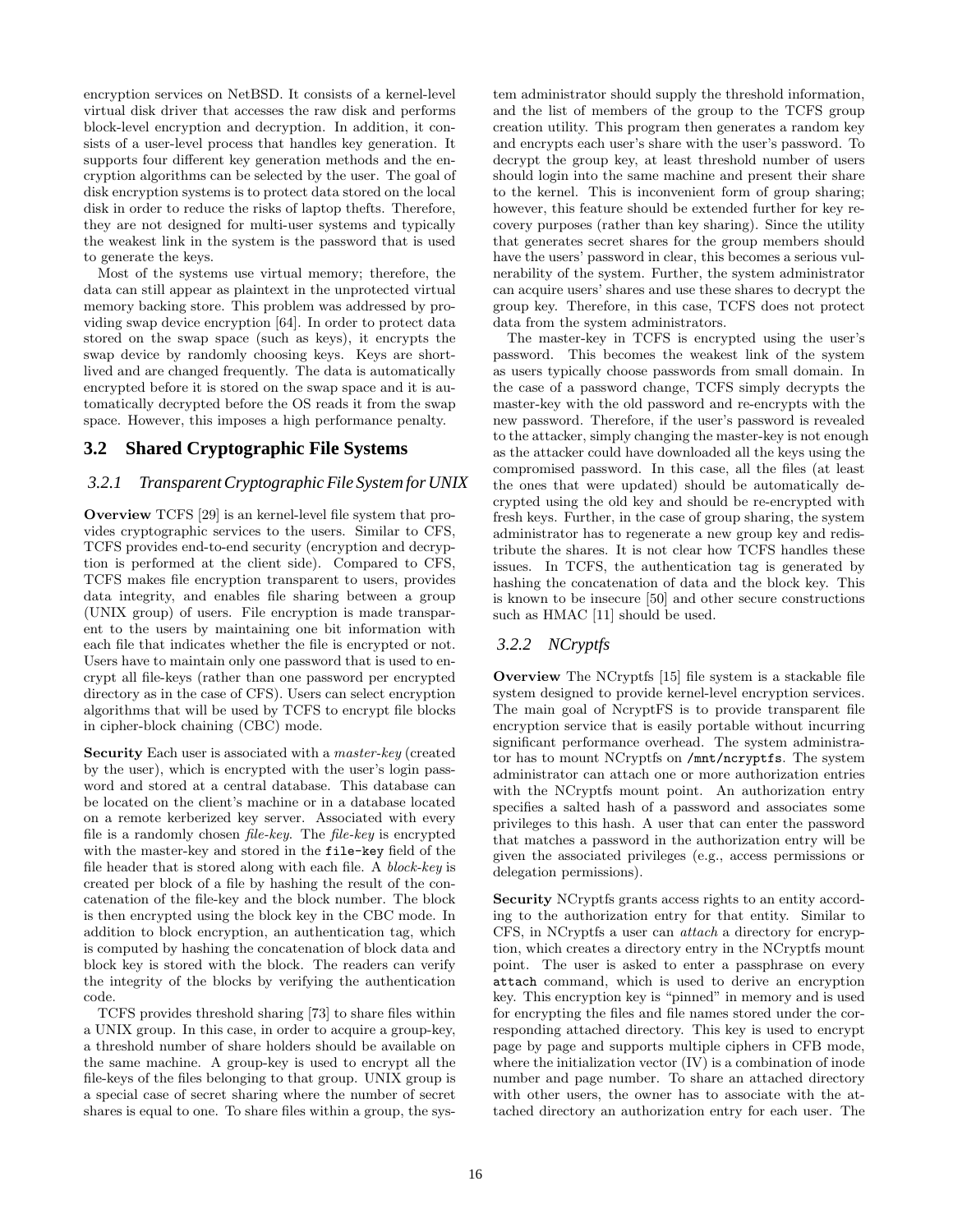users have to provide the owner with the salted hash of their password, which is stored by the owner in a configuration file. When the newly added user attempts to access a file stored in the specified attachment, NCryptfs uses the salted hash to authenticate the user. After successful authentication (by providing the password), NCryptfs uses the key generated during the attach process for encryption/decryption purposes. This key is provided during the attach operation; therefore, the owner has to be available (to attach the directory) before the user tries to access the shared files. Besides, since the key is stored in the kernel memory, the user and the owner have to access files from the same machine. Further, a user has to (remember and) supply to the owner a hash of his password for every directory he wishes to access. Therefore, NCryptfs is quite inconvenient to use for distributed file sharing.

Using the authorization entries, a owner can add arbitrary users and create his own adhoc group. Since these groups and their associated access rights can be different from those specified in the UNIX ACL of the file, NCryptFS allows users to bypass the VFS permissions. NCryptfs is quite efficient and portable due to its stackable kernel-level implementation. It does not ensure integrity of data and meta-data (inode information) and its key management for file sharing is very primitive. Since keys are passphrases, key recovery is left to the user. However, since keys are known only to the owners (as compared to TCFS), the system administrators cannot decrypt users' data (unless the passphrases are weak). Further, since the encryption keys are always stored in the kernel's memory, it is never revealed to other users (assuming that the kernel is secure). Therefore, revocation of users does not require re-encryption.

#### *3.2.3 Encrypting File System (EFS) for Windows*

Overview EFS [17, 18] provides cryptographic support to store Windows NT file system (NTFS) files encrypted on disk and on remote web shares. The goal of EFS is to provide transparent end-to-end file encryption service so that only legitimate clients can encrypt/decrypt these files. A variety of encryption algorithms can be used. In addition, EFS also enables file sharing between a small group of users and provides mechanisms to retrieve lost keys. However, EFS is not designed to ensure integrity of data and meta-data.

Security EFS automatically creates a public-private key pair for each user and acquires a certificate on the public key from the Certification Authority (CA) configured by the administrator. If a CA is not present, EFS self signs the public keys. File/directory encryption in EFS is performed using symmetric keys. If a user chooses to encrypt a file (or directory), EFS generates a file encryption key (FEK) for each file and encrypts the file using the encryption key. The FEK for that file is then encrypted using the user's public key and stored along with the encrypted file in a special EFS attribute called Data Decryption Field (DDF). If the file is shared by multiple users, the FEK will be encrypted by each user's (listed on the ACL) public key and the list of encrypted FEKs will be stored in DDF. Encrypting FEK for each individual user can incur a lot of overhead (especially for revocation) on the client side. Therefore, EFS is suitable for file sharing among a small number of users. The private key of each user can be stored securely in smart cards or in the integrated software-based protected store.

Whenever a user wants to access an encrypted file, EFS client automatically acquires the FEK for that file by decrypting the FEK using the private key of that user and then uses the FEK to decrypt/encrypt the file. These operations are transparent to the user. If remote files are stored on web folders, then the encryption and decryption operations are performed on the client's machine. However, if remote files are stored on the file shares, the encryption and decryption operations are performed on the computer on which the files are stored. Therefore, files are transferred in clear-text to the file share if the user is accessing files from another machine. Therefore, EFS is secure only if remote files are stored in a web folder.

EFS supports file recovery, that is, a user or user's organization can recover any encrypted file stored on the file system. A system administrator can define his recovery policy, which can restrict the recovery privileges only to legitimate users. A recovery policy can be configured at local, domain, and organization level. The system administrator creates one or more recovery agents and each recovery agent is assigned a public-private key pair. The file encryption key of each encrypted file is encrypted using the public key of each recovery agent and is stored along with the encrypted file in the Data Recovery Field (DRF) attribute. If a user looses his private key, he can send the encrypted file to one of the recovery agents who can then decrypt the file and send it back to the user.

Revocation is performed using Certificate Revocation List (CRL). Revoking a user's access rights to a file requires changing the access control list as well as removing the DDF entry for that user. EFS does not automatically change the FEK of that file and does not re-encrypt the file. Therefore, if the revoked user gets access physical access to the file, he can still decrypt the file and read all the contents. EFS does not provide this re-encryption service. EFS transparently encrypts data, but it does not provide integrity of data as well as confidentiality and integrity of meta-data. However, EFS has convenient and simple file sharing model as compared to TCFS and NCryptfs.

#### *3.2.4 A Universal Access, Smart-Card-Based, Secure File System*

Overview The smart-card based Secure File System [37] (SSFS <sup>3</sup> ) enables clients to store data securely on local and remote sites using normal networking protocols. It allows secure file-sharing between two or more groups belonging to one organization or different organizations. In addition to encryption and distributed access control, SSFS also provides key recovery and secure key storage. All private keys (user and group private keys) are stored on smart-cards, which also performs all the cryptographic operations associated with those keys. Therefore, private keys never leave the smart-card; thus, keeping them secure. SSFS has three entities, namely users (producers and consumers of data), group servers, and file servers. A group server is maintained per group (or per project) and is completely trusted. Group servers make group membership and access control decisions for their respective groups. This ability enables project groups to define their group membership.

Security Every SSFS user and group server has a public-

<sup>3</sup>Authors abbreviated it as SFS, but here it is called SSFS to avoid conflicts with other Secure File Systems (SFS).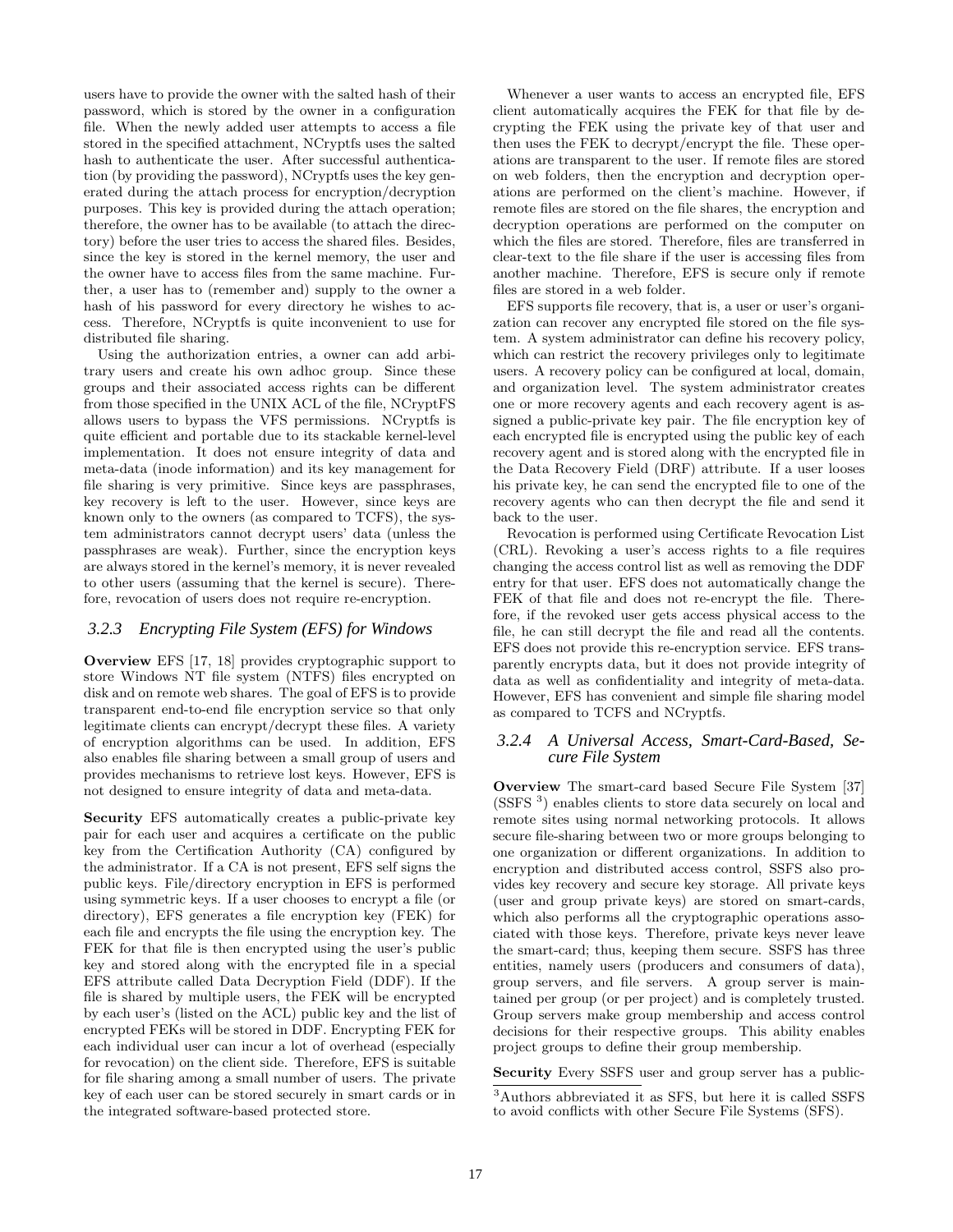private key pair. Private keys are stored on personal smart cards. SSFS supports XML-based access control list. A owner can specify the users and groups that can decrypt his files in the access control list. Each file is encrypted with a symmetric key. To share files with individual users, the owner encrypts the file key with those user's public key. To share files with a group of users, the owner encrypts the file key with the corresponding group server's public key. Further, the owner can split the key between two or more group servers (or individuals) for key recovery purposes. In this case, the file encryption key can be recovered only if the specified number of share holders contribute their share.

Suppose Alice wants to share her file with the members of project Pentium. She encrypts the file key using the public key of Pentium's group server. Suppose Bob, a member of project Pentium wants to access Alice's file. Bob first acquires the file from the file server. After receiving the file, the SSFS client file system (on Bob's machine) examines the XML ACL to determine Bob's group server as it needs to acquire the file key to decrypt the file for Bob. The SSFS client then sends the encrypted key to the Pentium's group server along with a signed request. The signature is generated by Bob's smart card. After receiving the request from Bob, the Pentium group server authenticates Bob by verifying the Bob's signature and determines whether to grant or deny access to Bob based on the local policies. If access is granted, the group server takes the encrypted file-key, decrypts it, and then re-encrypts it to Bob's smart card (using Bob's public key). The group server then sends this re-encrypted key back to the SSFS client. The SSFS client sends the received encrypted key to Bob's smart card, which decrypts and returns the file-key. The file-key is used by the SSFS client to decrypt the file.

SFS attempts to address practical security issues in an organization by providing end-to-end encryption and key recovery. It does not restrict the group server to a fixed policy, instead the individual groups are free to use suitable policies. However, SSFS does not provide confidentiality of meta-data and integrity of data and meta-data. The SSFS group server is responsible for client authorization; therefore, it has to be online and can present a central point of failure. A SSFS user uses a smart-card in order to access the files. However, this requires smart-card support on all machines, which may not be practical for existing systems. Further, presence of the user level file system, smart-cards, communications with the group server, and public key operations during data path will result in high access latencies. Finally, it is not clear how write access control is performed by the file server (this can be complemented by capability based systems such as NASD).

#### *3.2.5 SiRiUS*

Overview SiRiUS [32] is a user-level file system designed to be layered over insecure network and peer-to-peer file systems such as NFS, CIFS, OceanStore, and Yahoo! Briefcase. It provides its own read-write cryptographic access control for file level sharing in small groups. The main goal was to design and implement a security mechanism that improves the security of a networked file system without making any changes to the file server. In addition to confidentiality of data, SiRiUS also ensures integrity of data, and loose integrity of meta-data.

Security SiRiUS is a user level file system implemented on Linux over NFSv3. All files are stored on the server in two parts, namely a data file  $(d - file)$ , which contains the encrypted data and a meta data file  $(md - file)$ , which contains the access control information. Storing access control information in a separate meta-data files allows SiRiUS to run on top of any storage server as long as the SiRiUS client can interact with the server according to the server's semantics. The  $d$  – file is encrypted using a symmetric key and signed by the writer. Stored in each directory is the meta-data freshness file  $(mdf - file)$ , which contains the root of the hash tree [51] of the  $mdf - files$  associated with sub-directories. The root of the hash tree is signed periodically by the owner to ensure freshness of the metadata. The SiRiUS client hides the presence of md−f ile and  $mdf - file$  to the user. It assumes the presence of some existing key distribution mechanism (e.g., PGP, S/MIME) to acquire users' authenticated public keys. All SiRiUS users have a public-private key pair. Associated with each file are two keys namely, an AES [50] File Encryption Key  $(FEK)$ and a DSA File Signing Key  $(FSK)$ .  $FEK$  is used for encrypting the file and  $FSK$  is used for signing. Possession of  $FEK$  gives read only access to the file while the possession of both  $FEK$  and  $FSK$  bestows both read and write privileges to the beholder. Thus, the reader and writer separation is performed by giving appropriate keys. Files are encrypted using AES in counter mode [22].

To share files with other users the owner of the file creates an entry for every user in the md−f ile. Each entry contains the file's  $FEK$  encrypted with the public key of each user with read access. If the user also has a write access, then the entry for that user will also include the  $FSK$  of that file. The  $md - file$  also contains the public key of  $FSK$ , the relative filename, hash of meta-data signed by the owner, and timestamp of last modification. The public key of  $FSK$ allows the readers to verify the signature on  $d-file$ , the relative filename prevents file-swapping attacks, and signature ensures integrity of meta-data.

Every directory contains a meta-data freshness file, which contains the root of the hash tree built from all the  $md$ files belonging to that directory and its subdirectories. The hash tree is built by hashing each  $md-file$  with SHA-1 [50] and concatenating with the  $md-files$  of each subdirectory. The owner's SiRiUS client will periodically time stamp the root  $mdf$  − file and sign it using his private key. Verification can be performed by regenerating the  $mdf - file$  for that directory and comparing with the current  $mdf - file$ . In order to perform read or writer operations on a file, a user acquires both the  $md$ −file and the  $d$ −file, verifies signature on the  $md - file$  (using public key of  $FSK$ ), decrypts  $FEK$  and FSK (if the user is allowed to write), and performs read or write operations using the  $FEK$ . Key revocation is quite similar to file creation: the owner has to create new keys for every file that was accessible to the revoked user, encrypt the new keys with the public key of the non-revoked users, and sign the  $md - file$  and the  $mdf - files$ .

SiRiUS is secure and provides secure file sharing with confidentiality and integrity of data. It does not consider privacy of meta-data. It ensures integrity of meta-data upto the time when the meta-data was last signed by the owner (since owner signs periodically). In addition, it prevents roll-back of md−f iles. All this is achieved without any modifications on the file server, a prudent design choice. Therefore, SiR-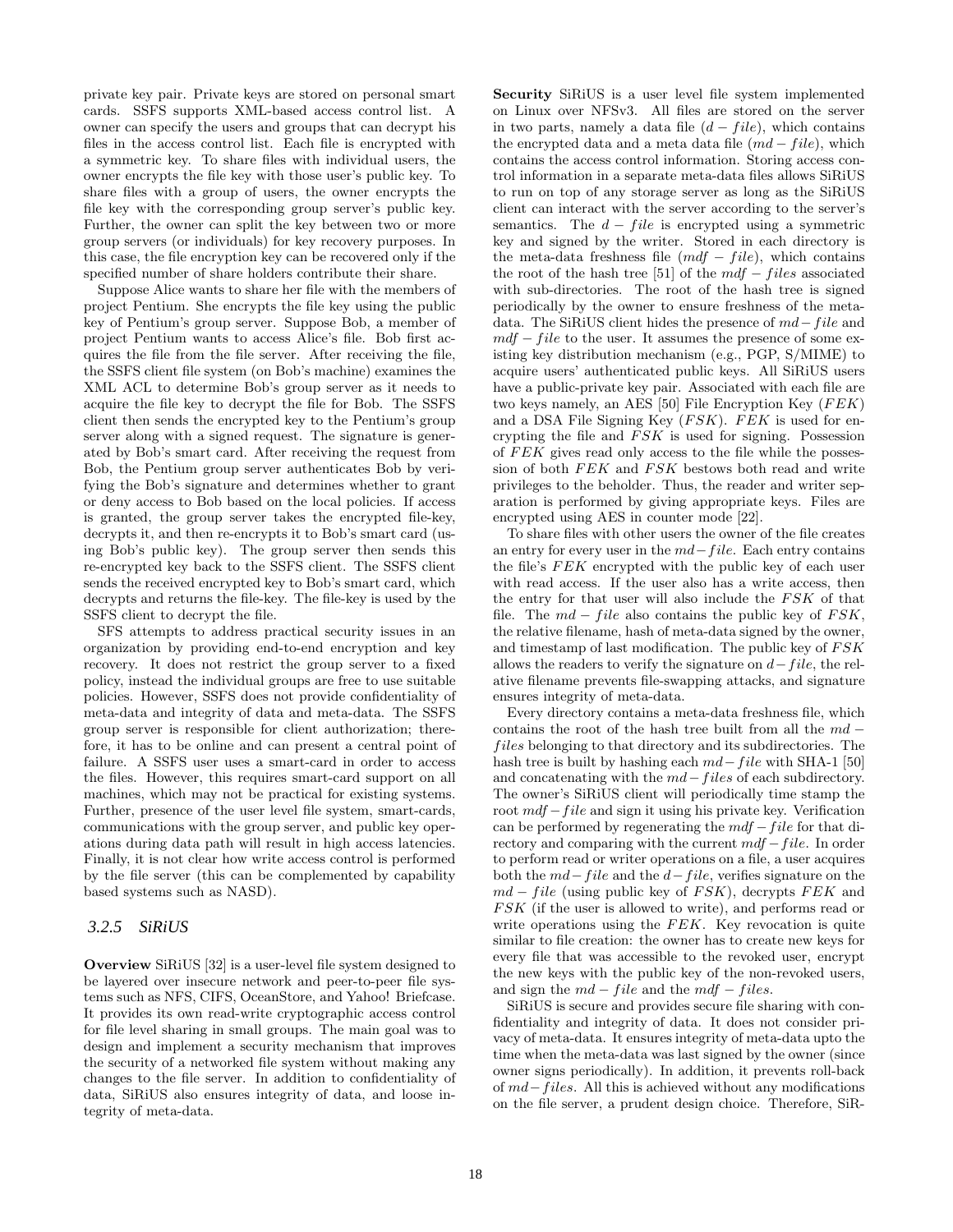iUS can be used on any of the existing file servers. If a user is revoked, all owner's have to scan through all their files looking for files that were accessible to the revoked user. In addition, all writers share the file signing key  $(FSK)$ ; therefore, it is impossible to trace (provide non-repudiation) the last person who modified a file. Further, owner has to reencrypt the  $FEK$  (and  $FSK$ ) for all existing user's, which will add performance overhead. Therefore, SiRiUS is good to use for small user groups. To reduce this performance overhead the author's have suggested to use the Naor-Naor-Lotspiech [56] construction.

#### *3.2.6 Plutus*

Overview Plutus [40], provides secure file sharing while placing minimal trust on the storage server. It enables endto-end data and meta-data confidentiality, and data and meta-data integrity where all the key management and distribution is handled by the client. It provides an elegant revocation mechanism and reader-writer distinction similar to SiRiUS. In addition, it provides confidentiality and integrity of network messages (RPCs) sent between the client and the server. A prototype of Plutus is built on OpenAFS[58].

Security In Plutus, all files with identical sharing attributes are grouped in the same file-group. A file-group is a group of files with identical sharing attributes. This exploits the fact that even though a user typically owns and accesses many files, the number of equivalence classes of files with different sharing attributes is small; thus, enabling grouping of multiple files with same equivalence class. A simple example of file-group in UNIX is a group of all files owned by same owner and group having the same permission bits. A unique symmetric key called the  $lockbox - key$  is associated with every file-group. A unique 3DES [50] symmetric key, called a *file* − *block key* is used to encrypt each block of a file. A lockbox securely holds the keys for all the blocks of the files  $(file-block \; keys)$  belonging to one file-group by encrypting all the  $file-block keys$  using the symmetric  $lockbox-key$ . If a user wants to share his files with other users, he creates a file-group (which contains permissions for the file-group and a list of members) and a  $lockbox-key$ , which has to be distributed by the creator of the file-group to the members of the file-group.

Each file is encrypted block by block using the respective  $file - block key$ , which is automatically created during block creation. The  $file - block key$  is also automatically encrypted with the lockbox−key of the associated file-group to share with other members. Plutus also encrypts each individual file name entry in the directory inode as well; thus, ensuring confidentiality of the data as well as meta-data. Associated with each filegroup (lockbox) is an RSA key pair where the private part of the pair is the  $file - signature$  and the public part is the  $file - verifykey$ . The readers are given the  $lockbox - keys$  whereas the writers are given the  $lockbox - keys$  as well as the  $file - signatures$ . Thus, similar to SiRiUS, in Plutus possession of signing key distinguishes writers from readers. The file blocks are arranged in a Merkle tree [51] and the root is signed by writers using  $file - signkey$  of that file-group, which can be verified by writers using the corresponding  $file - verifykey$ . This proves to the readers that the files are been modified by authorized writers and also ensures integrity of data as well as meta-data. The server authenticates the writers before

allowing writes by using the write token associated per filegroup, which is given by the owner to all writers of that file-group. This prevents someone from simply overwriting the entire storage space on the storage server.

Revocation in a secure file sharing system is expensive as it requires re-distribution of keys, re-encryption of the data accessible to the revoked user as well as re-signing of the revoked data. Plutus exploits the concept of lazy revocation first proposed in Cepheus [26]. Lazy revocation delays reencryption until a file is updated. Another elegant feature of Plutus is key rotation. When a user is revoked, all his filegroup keys have to be changed by creating new filegroups. However, due to lazy revocation the existing (non-revoked) user of the revoked filegroup should have access to keys of both the revoked as well as the new file-group. In Plutus, the owner of the filegroup creates a new  $lockbox - key$  for that filegroup by encrypting the current  $lockbox - key$  using the owner's private key. The resulting key is the new lockbox − key. The members of the group can get the older version of  $lockbox - key$  for that group by decrypting recursively using the owner's public key. The  $file-signkeys$  and the  $file - verifykeys$  are rotated in a similar fashion.

Plutus is a well designed secure file sharing system. Key distribution in Plutus is performed by the owner of the data. A user has to contact the owner to acquire keys, and, therefore, the owner has to be present online. To solve this problem, Plutus can be extended to use key distribution scheme like the one presented in Cepheus [26] (discussed in section 3.2.7). Finally, similar to SiRiUS, Plutus shares the  $file-signkey$  with all the writers. Therefore, it is not possible to verify securely the last modifier of a file.

#### *3.2.7 Other Shared Cryptographic File Systems*

Cepheus [26] developed by Kevin Fu was one of the first secure file sharing systems. Plutus extends some of the concepts from Cepheus. The goal of Cepheus is to provide confidentiality and integrity of data and (part of) meta-data. Cepheus, introduces a group server that stores and delivers user's public keys and a encrypted group key associated with each UNIX group. A group key is created by the group owner and encrypted for each individual group member using the group member's public key. Each file block is encrypted with a unique symmetric key using RC5 in CBC mode. The owner of the file creates the file key while creating the file or while changing access control list due revocation of some user's rights. The file key is encrypted for the group using the group key and for the owner using the owners public key. These two versions of the encrypted file keys are placed in the file inode. To ensure file integrity, a writer also generates a keyed hash (HMAC) [50] on the root of the hash tree of the file blocks and the meta-data (using the file key). In order to access a file, a user first downloads the encrypted group key from the group server, decrypts the group key using his private key, fetches the encrypted file key from the inode and decrypts it using the group key, verifies the HMAC, and decrypts the file if the HMAC can be verified correctly. The group server authenticates the client by verifying his signature. Cepheus performs lazy encryption on revocation, an idea which was extended in Plutus. Cepheus does not provide reader-writer distinction, which as taken into consideration in Plutus.

SNAD is a secure file system that provides various integrity schemes that tradeoff security for performance. In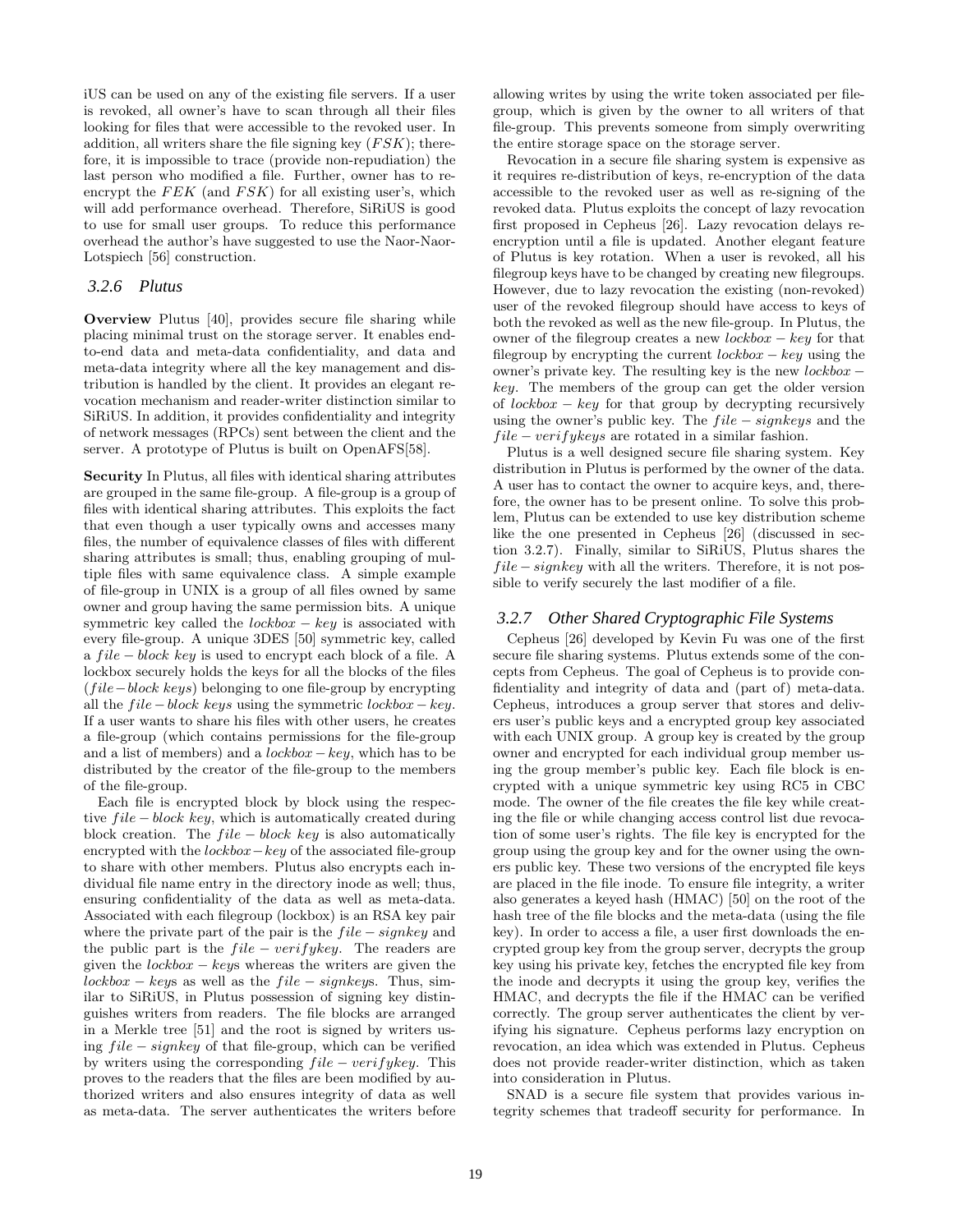SNAD [53], clients encrypt every block of a file using RC5 encryption algorithm in CBC mode before sending a file to the storage server. The owner of the file creates a data structure called key object for an encrypted file, which stores a tuple for each user (or group) that is allowed to access that file. A tuple consists of a user ID (or group ID), the RC5 key encrypted with that user's (or groups) public key, and the permissions that should be granted to that user (or group). The key object also includes the ID and signature on the hash of the key object of the last writer to the key object. Every secure block contains the actual encrypted file block, the ID of the last writer, and either a writer's signature on the block or a HMAC (tradeoff of non-repudiation for performance) on the block using the writer's HMAC key. The HMAC key is stored on the device in another data structure called certificate object. It is not clear how the access to certificate object is controlled and how HMAC keys are added to the certificate object. The server either verifies the signatures of the user or the HMAC of the writer for every block before storing that block. Similarly, readers verify the signature or HMAC of the writer before reading a block. The key object can be modified by any person holding the appropriate file-key. Therefore, any user can add another user to the key object; thus, granting the new user access rights to files encrypted using that key object. SNAD trusts the storage server to perform access control. SNAD supports two additional schemes that improve the performance of the system; however, this tradeoff weakens security. In order to revoke a user, the file owner should re-encrypt the file with the new key and re-encrypt the key with each user's public key.

All of the secure file sharing approaches studied in this section require either the owner of the files or the owner of the group to securely share the file key or the group key with other user's. This is performed either by encrypting the appropriate key by using each user's public key or by using each user's passwords. While the latter approach is less secure and inconvenient the prior approach is expensive (especially for large groups) as the owner has to encrypt the keys using each user's public key. To reduce this computation overhead Ateniese et al. [28] proposed an interesting approach using proxy based re-encryption techniques. A high-level description of their approach is presented below. Suppose Alice desires to share her files with Bob. In proxy re-encryption, Alice creates a token for Bob and stores it with the storage server. The token is derived using Bob's public key and Alice's secret information. Alice encrypts the shared symmetric keys (e.g., file key) and stores them on the server. The storage server cannot decrypt these keys. The keys are encrypted by Alice in such a way that the storage server can re-encrypt them using Bob's token such that only Bob can decrypt them using his private key. Thus, the overhead of re-encryption is pushed to the server without revealing the keys to the server. Alice assigns such tokens for each user with whom the files are shared. While encrypting the file keys Alice specifies the tokens of the users that are allowed to decrypt the key. The storage server can transform (re-encrypt) the key only to the user's specified by Alice. Further, Alice does not have to online during the transformation process. This approach is secure and the only way a file's confidentiality can be compromised is if a user either publishes the symmetric key used for file encryption or the file itself.

# **4. STORAGE-BASED INTRUSION DETEC-TION**

## **4.1 Self-Securing Storage**

Self-Securing Storage System [75] is developed at CMU. It maintains old version of data for a specified time period so that system administrators can perform intrusion diagnosis and recovery using the history of old versions of the data. Self-securing storage runs a versioning system on the storage server side, which is independent of any client side software, such as the client operating system, or file system. It can also be running on the disk firmware itself. Since the versioning system is running on the server's hardware, it is independent of any client side compromises and cannot be disabled as long as the server is not compromised. S4, a prototype implementation, is available on Linux 2.2.14 Kernel.

The S4 storage server maintains a history pool of old data versions and an append-only audit log that logs information regarding all the commands sent to the server (e.g., the commands, the originator of the commands etc.). Instead of overwriting original data on every write command, the server creates a new version of the data and maintains both the versions. In addition, it runs a version cleaner that cleans (frees the space) the versions that are older than the duration of the time window for which the version history is to be maintained. The versions can be permanently deleted only by the cleaner program. This prevents accidental or on purpose deletion of the versions by a user or an attacker. The S4 storage server uses a log structure to maintain data an journal-based meta-data to provide efficient writes, reduce space utilization and reduce size of meta-data. A client interacts with the S4 server using S4 specific RPCs and a system administrator can interact with S4 server using the administrative interface provided by S4.

By using S4 on firmware of a storage drive one can securely maintain versions of object without huge tradeoff in terms of performance as well as disk capacity. Further, it will be very difficult to disable the versioning system running on the storage drive.

## **4.2 The CMU Storage-based IDS**

The storage-based intrusion detection system (SIDS) [61] is based on the principal similar to that of the self-securing storage described above.

SIDS is embedded in a storage device and analyzes data access patterns and data modification characteristics, looking for manifestation of an attack. The main advantage of SIDS (running directly on the storage server or on the disk firmware) as compared to host-based IDS is that an intruder having full access to the host can disable a host-based IDS, whereas a SIDS can still continue to function properly and are independent of host (or OS) compromise. On the other hand, SIDS have a restricted view of the world as compared to host-based IDS and they also require some file-system level understanding, which restricts them to a particular FS. The CMU SIDS is a rule-based intrusion detection system (misuse detection) and uses a set of rules to detect suspicious modifications to data. A prototype implementation embedded in NFS server is provided. The implementation is quite efficient and proves that embedding SIDS into a storage device is quite feasible.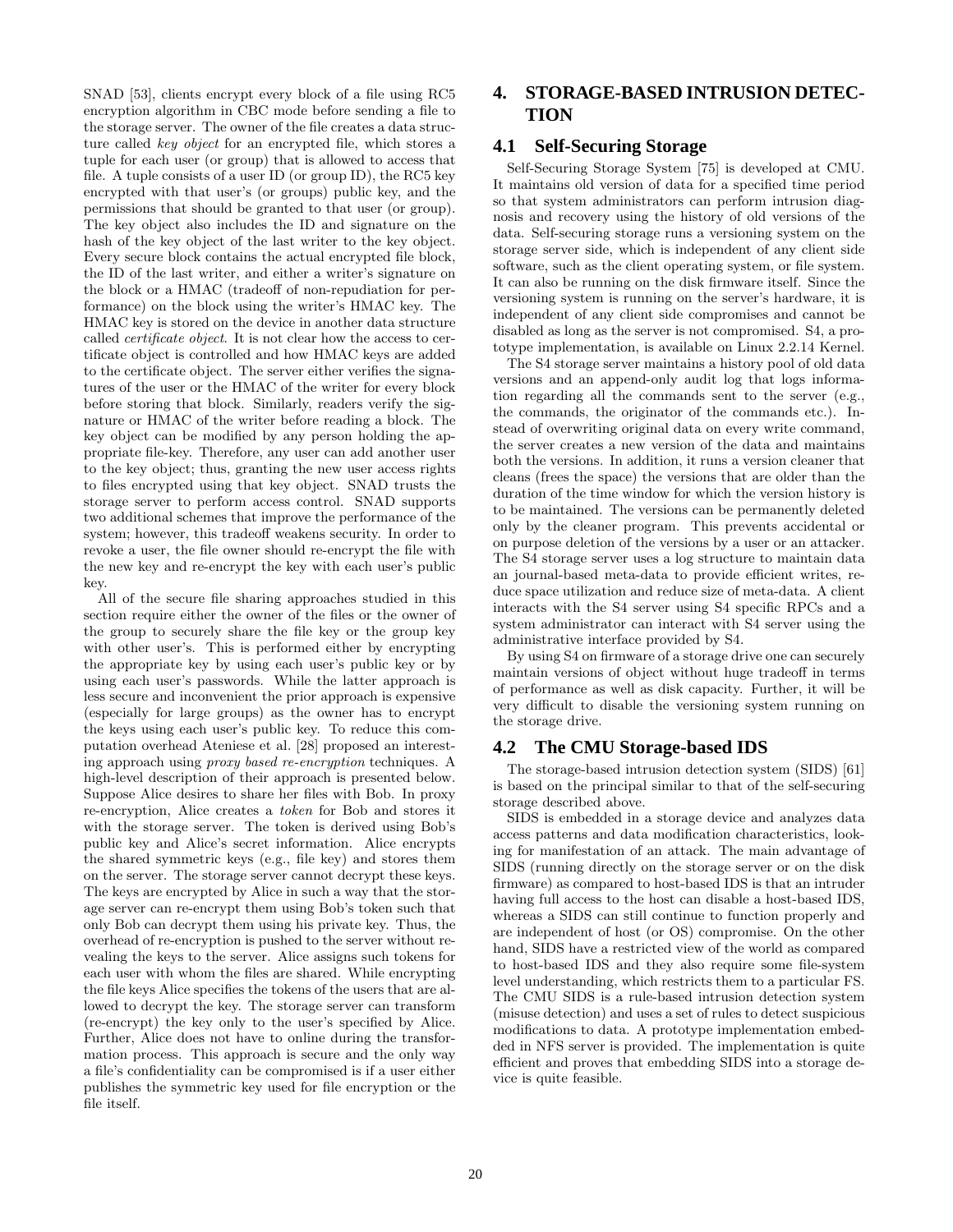SIDS supports the detection of four categories of suspicious activities.

- Unexpected changes to important system files and binaries, using a rule-set very similar to Tripwire [44].
- Patterns of changes like non-append modification (e.g., of system log files) and reversing of inode times. These patterns indicate that attackers were trying to modify system log files with an intent of erasing evidence of their malicious activities.
- Specifically proscribed content changes to critical files (e.g., illegal shells inserted into /etc/passwd).
- Appearance of specific file names (e.g., hidden dot files) or content (e.g., known viruses or attack tools).

An administrative interface supplies the detection rules, which are checked by the server during the processing of each NFS request. Each request is analyzed to detect one of the four suspicious activities described above. When a detection rule triggers, the server sends the administrator an alert containing the full pathname of the modified file, the violated rule, and the offending NFS operation. It is assumed that a storage device or the storage server cannot be physically compromised and the administrative interface is secure. All of the malicious activities detected by SIDS can also be detected by an host-based IDS, however, hostbased IDSs can be easily disabled by an intruder in control with the host OS. Further, the detection is performed for each RPC request, which gives a clear information about the files that are accessed. This can give a better result as compared to analyzing audit logs (such as UNIX system logs), which may not give all the necessary information.

## **4.3 Other Storage-based Intrusion Detection Systems**

Several existing tools are designed to aid system administrators to monitor their file systems looking for manifestations of attacks. Tripwire [44] is one of the file integrity checkers that is widely used by both UNIX and Windows communities. It generates a signature (message digest) of monitored files using the original uninfected files and frequently checks the file stored in the system, looking for deviation from the recorded signatures. Several existing file integrity checks (e.g., Data Sentinel, Sentinel, Xintegrity [16]) work on a similar principle. Avfs [55] performs on-access antivirus checks. It is a stackable file system that intercepts filesystem reads and writes and scans for viruses, if necessary. By performing on-access anti-virus checks as compared to performing antivirus checks at open or close operations, Avfs reduces the window of attack and detects viruses before they are written to the disk. It extends ClamAV [1], an open source virus detection engine to improve the performance of pattern matching. After detecting a virus, Avfs quarantines the infected file (by denying access) or creates a new version of that file. The detection engine is stateful; therefore, in order to receive acceptable performance one needs to tradeoff the system's memory.

## **5. COMPARISON AND DISCUSSION**

In this section we begin with comparing most of the systems presented above based on the security services provided by these systems. We have chosen a subset of the desired security services of a secure storage system that were discussed in the section 1.1. We compare the storage systems (listed in table 1) by taking a look at each security feature and discussing the advantages and disadvantages (if any) of the security mechanisms used by these systems. Further, we also raise potential research or implementation problems during the course of our discussion. Table 1 gives a highlevel summarization of our comparison. The comparison is pertinent to the systems shown in the table. During comparison, the storage-based intrusion detection systems are not considered, as in order to have a fair comparison one will have to survey other IDS that are not specifically developed for storage yet can detect malicious activities on the storage servers.

Entity and Message Authentication: We have seen various flavors of entity authentication. Some systems maintain a separate authentication server while others leave this responsibility to the file server. Client authentication in NFS, AFS, SFS, TCFS is performed by a central trusted authentication server (AS) (Kerberos in the case of NFS and AFS). TCFS supports both password-based and Kerberos-based authentication. In NASD, the filemanager authenticates users and grants capability tokens to the users. The NASD storage devices authenticate the users based on these tokens. Cepheus and SSFS rely on a central group server to authenticate users. SFS provides two levels of authentication. At the first level, the SFS client machine mutually authenticates with the SFS file server. At the second level, the SFS user is authenticated by the SFS AS using the secure channel established during the first mutual authentication phase (file server forwards authentication requests to the AS). SFS uses the SRP [81] protocol that allows users to securely download their public-private keys from the password server without revealing any information about the their passwords and private keys to the server.

EFS and CFS rely on the underlying system's authentication mechanisms for this purpose. It is the job of the file server to verify the identity of the readers and the writers before allowing access to stored data. In SiRiUS and Plutus, writers sign before writing the data and readers verify the signatures before reading the data. The signing key is given to the writers by the owner of the data only after authenticating the writers. Since readers trust the owner, writers are implicitly trusted. In addition, in the case of Plutus, the file server verifies a write token given to writers by the owner before allowing writes on any data.

Message authentication involves authenticating the source of messages (such as RPC). Systems using Kerberos, provide mutual authentication between the client and the authentication server as well as between the client and the file server. Similarly NASD secures all messages and data sent between the client and the file server. In Plutus, both ends of the communicating parties share a symmetric key during RPC setup, which is used to HMAC all the RPC request and replies between them. SFS establishes a secure channel between the client and the file server.

Access Control: In SSFS access control is performed by the central group server. In the case of NASD, the central file manager gives a credential to the user that contains access rights on a particular object. The storage device simply enforces these rights. In the case of SiRiUS, access control is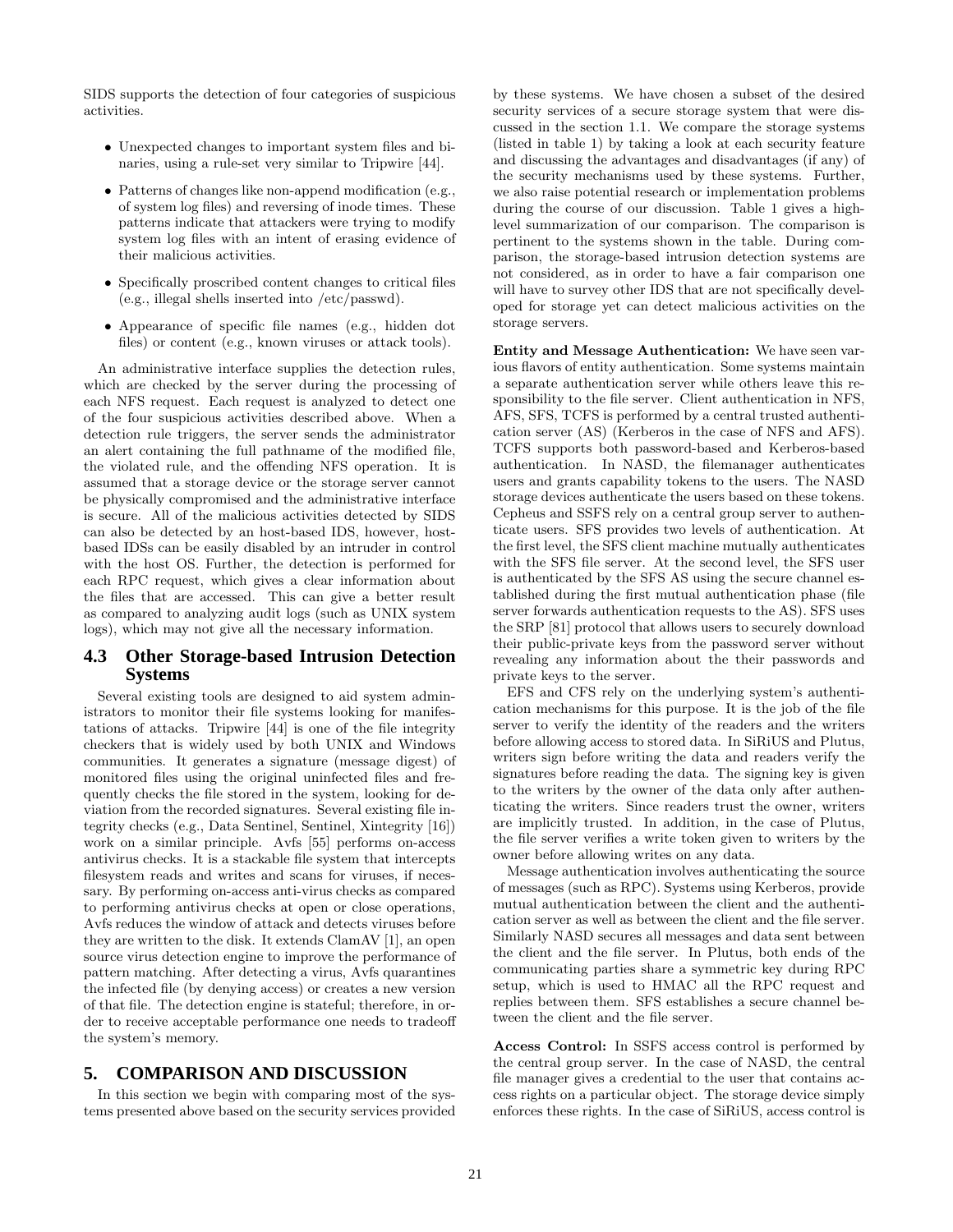Table 1: A comparison of security services provided by various storage systems. Auth., Cnfd., E2E, MD, Rec. and NA stand for authentication, confidentiality, end-to-end, meta-data, recovery and not applicable respectively. The Entity Auth. column describes how the client is authenticated by the authentication server (AS) and file server (FS). Message security indicates authentication, integrity, freshness, and privacy of messages (e.g., RPC) between the client and the file server. (1) These systems rely on the security mechanisms of the underlying file system for this feature. (2) EFS is not secure if files are stored in remote file shares. (3) Authentication is performed using digital signatures.

| System            | Entity Auth.     |                       | $\rm Access$      | Message         | E2E Cnfd. E2E Integrity |              |                    |          | <b>E2E</b> Key Management |                                                                                   |           | Revoke                  |
|-------------------|------------------|-----------------------|-------------------|-----------------|-------------------------|--------------|--------------------|----------|---------------------------|-----------------------------------------------------------------------------------|-----------|-------------------------|
|                   | AS<br>FS         |                       | Control           | Security        | Data                    | MD           | Data               | МD       | Grouping                  | Distribution                                                                      | Rec.      |                         |
| $\rm{AFS}$        | Kerberos         |                       | AFS ACL           | Yes             | $\overline{N_{O}}$      | No           | $\overline{N_{O}}$ | No       | NA                        | ΝA                                                                                | NA        | ACLs                    |
| NFS <sub>v4</sub> | Kerberos, LIPKEY |                       | NT ACL            | Yes             | No.                     | No           | No                 | No       | NA                        | <b>NA</b>                                                                         | <b>NA</b> | ACLs                    |
| <b>CFS</b>        | <b>NA</b>        | $\mathrm{No}^1$       | $\mathrm{No}^1$   | $\mathrm{No}^1$ | Yes                     | $_{\rm Yes}$ | No.                | No       | No                        | No file-sharing                                                                   | Yes       | $\mathrm{No}^1$         |
| <b>TCFS</b>       | Passwd           | $\mathrm{No}^1$       | $\overline{No}^1$ | $\mathrm{No}^1$ | Yes                     | No           | Yes                | $\rm No$ | Threshold                 | Admin encrypts group-<br>keys using user's passwd                                 | No        | Immediate<br>re-encrypt |
| <b>EFS</b>        | $\mathrm{No}^1$  | $\mathrm{No}^1$       | $\overline{No}^1$ | $\mathrm{No}^1$ | Yes <sup>2</sup>        | No           | No                 | No       | No                        | Owner encrypts file-key<br>with each user's public<br>key                         | Yes       | Immediate<br>re-encrypt |
| Cepheus           | PKI <sup>3</sup> | $\mathrm{No}^1$       | $\mathrm{No}^1$   | $\mathrm{No}^1$ | Yes                     | Yes          | Yes                | Yes      |                           | UNIX group Group owner encrypts<br>with<br>group-key<br>each<br>user's public key | No        | Lazy<br>re-encrypt      |
| Plutus            | NA               | write<br>token        | Read-write keys   | Yes             | Yes                     | $_{\rm Yes}$ | Yes                | Yes      | File groups               | Users contact owner for<br>keys                                                   | No        | Lazy<br>re-encrypt      |
| SiRiUS            | <b>NA</b>        | $\mathrm{No}^1$       | Read-write keys   | $\mathrm{No}^1$ | Yes                     | Yes          | Yes                | Yes      | No                        | File owner encrypts file-<br>key with each user's pub-<br>lic key                 | No        | Immediate<br>re-encrypt |
| <b>SSFS</b>       | PKI <sup>3</sup> | No                    | AS                | $\mathrm{No}^1$ | Yes                     | No           | No                 | No       | Project                   | File owner encrypts file-<br>key with each user's/<br>group's public key          | Yes       | Immediate<br>re-encrypt |
| <b>NASD</b>       | No <sup>1</sup>  | CapKey                | Capability        | Yes             | No.                     | No           | No                 | No       | <b>NA</b>                 | NA                                                                                | NA        | Expiry,<br>AV           |
| <b>SFS</b>        | PKI <sup>3</sup> | Credential<br>from AS | <b>SFS ACL</b>    | Yes             | No.                     | No           | No                 | No       | NA                        | NA                                                                                | NA        | CRL                     |

completely based on possession of keys. If a user has the file encryption key, then he can read the data and if a user has file signing key, then he can modify the data. The file server does not perform access control. In Plutus, in addition to SiRiUS style access control mechanism, a file owner gives a write token to every writer. The Plutus file server verifies these tokens; therefore, the file server is partially trusted. In the remaining systems, access control is performed by the file server. Plutus, SiRiUS, and SSFS do not trust the file server to perform access control (the trust is partial in the case of Plutus), they assume that all file system data will be encrypted. However, this may not be a reasonable assumption as typically not all data is sensitive. Further, for the sake of performance a user many not want to encrypt all of the data. Therefore, the basic access control mechanisms have to be in place. Besides, at the least a file server should verify whether the user has write permissions (as done by Plutus) to an object, otherwise a malicious user can simply erase the entire disk. Therefore, the basic file system's access control mechanisms cannot be replaced and the file server has to be at least partially trusted to verify writes.

End-to-end Data and Meta-data Confidentiality: A file system supports end-to-end data and meta-data confidentiality if users of the data encrypt the data (and metadata) before it is sent over the network and only users of the data (and not servers) decrypt the encrypted data. All except AFS, NFS, NASD, and SFS support end-to-end data confidentiality. AFS, NFS, SFS and NASD encrypt the network traffic between a client machine and a server. Cepheus, Plutus, and CFS support meta-data confidentiality.

Most of the real-world storage systems encrypt network

traffic but do not support end-to-end confidentiality. The main reasons are reduced performance and the high amount of complexity involved in performing key management, key storage, backups, and revocation. Another important question is how can one support fast pattern searching (such as grep) on the encrypted data? Modern storage servers have content based indexing capabilities for providing fast content based search and retrieval. If the data is encrypted by the user, the storage server will not have the data in clear, which will prevent them from performing content based search and indexing. Is it possible to allow the storage server to build content based indexes on the encrypted data without revealing any information to the server about the plaintext? It might be possible to build some encrypted keywords on the client side before the client writes the file to the storage server. However, this may not give enough information to the server. This is an active area of research [33, 14] and hopefully we will see fast and practical pattern matching techniques on encrypted data.

Further, what should the file system do if an encrypted file is transferred to another file system that does not support encryption/decryption services? EFS, for example, decrypts a file before transferring it to a different file system. While this makes the encrypted file accessible to the user, this also defeats the purpose of encryption. Transferring the file encrypted and leaving the decryption operations to user (who may not be aware of the underlying encrypted file system) will cause inconvenience to the user. These issues should be resolved to make end-to-end encryption useable in practice.

End-to-end key management: Grouping is typically used to reduce the key management burden. In Cepheus, a group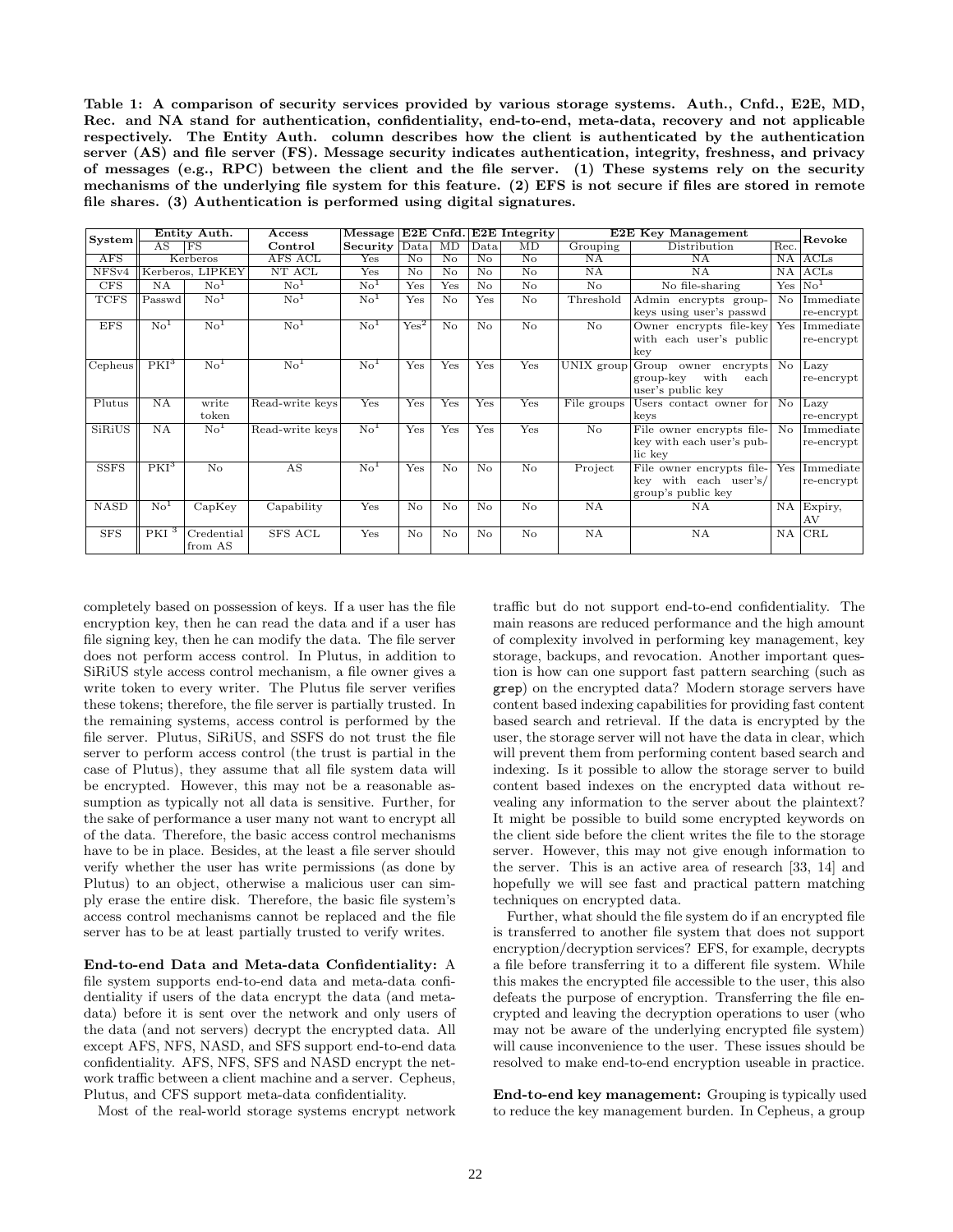is same as a UNIX group whereas Plutus groups files with same owner, group, and access rights into one file-group. The grouping mechanism used in Plutus reduces the number of keys as typically a UNIX system has lesser file-groups as compared to UNIX groups. SSFS groups users according to projects within an organization. TCFS provides threshold group sharing where key used for encryption is split between a group of members.

One important aspect of key management is key distribution. Key distribution is performed in-band or out-of-band. In the case of in-band key distribution file-keys are stored encrypted along with the files. For example, SiRiUS, EFS, SSFS store file-keys encrypted with each user's public key along with the meta-data of the file. Out-of-band key distribution requires key distribution to be handled by some other mechanism. For example, in Plutus readers and writers have to contact the group owners to acquire appropriate keys.

Key recovery is another essential feature that should be provided in storage systems that support encryption and signing. Key recovery is useful for recovering lost keys and recovering old backed-up encrypted data even in the absence of the encryptors. EFS, CFS, and SSFS provide key recovery. Key recovery should be inherent (mandatory) to the system (as in the case of EFS) and not discretionary as a user can simply ignore the key recovery process. Many key recovery systems are already been proposed. Identifying appropriate key recovery mechanisms and integrating them with the secure file systems (or key creation programs) is important.

Revocation: In the case of encrypting file system, if a user is revoked, all the files accessible to the revoked user may need to be re-encrypted as the user can store the keys and attempt to get physical access to the data. Cepheus and Plutus perform lazy revocation where the owner marks the files (accessible to the revoked user) as revoked and the file is re-encrypted on the next update to that file. In the case of NFS and AFS (or any non-encrypting file system) revocation is performed by changing the file ACL. NASD uses expiry and access control version for revocation. Systems that use public key certificates (such as EFS, SFS, SSFS) have to maintain servers to distribute certificates and CRLs.

Non-repudiation: It is important, in some commercial environments, to ensure non-repudiation of writes; that is, to prevent writers from denying their modifications to the data. While this can be easily achieved by digital signatures (albeit with small performance overhead), except SNAD none of the existing systems provide non-repudiation of writes/updates.

Key Storage: In addition to file encryption secure storage of keys is also important. CFS and SSFS use smart-card to store keys, and, therefore, the keys are stored securely without trusting any other central entity for this purpose. Systems such as Cepheus and TCFS encrypt users keys using user's password. In this approach, keys are as secure as a user's password. However, considering user's convenience this is a practical approach as most of the systems today rely on password-based authentication. A related question is should we change keys (and hence re-encrypt all the data) when a user changes his password? It is difficult to distinguish whether a user is attempting to change his password because of a compromise or as a part of a routine password change. Further, sometimes system administrators create passwords for user's. For example, if the user is a new user to the system, or if a user forgets his password. In this case, the system administrator can access all the files. How can one resolve this problem?

Long Term Key Management: Keys should be securely managed as long as the data is in existence. This will raise many management issues as a lot of unforeseen changes can happen during the lifetime of the data. For example, the user who encrypted the data as well as system administrators may not be available at the time when the data is required to be decrypted. How can the person who may be unknown to the system at the time of decryption efficiently acquire the necessary decryption keys or verification keys? Further, keys can compromised or cryptographic algorithms can be considered compromised (or considered weak) in the future. As suggested in [10] re-encryption of the data on the storage server side can solve this problem. However, the focus of the problem described above now shifts towards securely managing keys that were used by the server for re-encryption. Therefore, practical and secure management approaches should be proposed and standardized.

## **6. CONCLUSION**

In this paper, we have presented a comprehensive survey of existing secure storage systems. We have listed the basic security services that should be provided by an ideal secure storage system. However, it is evident that for all practical purposes it is difficult to build a storage system that can satisfy all the listed services. However, this list can help system designers to quantify their requirements and evaluate other storage systems. We have categorized the existing solutions and presented case-study of each category. Finally, we have presented comparison of most of the surveyed systems and raised a few practical questions that should be addressed by a secure storage system.

#### **7. ACKNOWLEDGMENTS**

This work was supported by the National Science Foundation (NSF) under Grant CNS-0448423 and by the Intelligent Storage Consortium at the Digital Technology Center (DTC), University of Minnesota.

## **8. REFERENCES**

- [1] The clam antivirus toolkit. http://www.clamav.net.
- [2] The Directive 2002/58/EC of the European Parliament and of the Council. http://europa.eu.int/eur-lex/pri/en/oj/dat/ 2002/l\_201/l\_20120020731en00%370047.pdf.
- [3] The Health Insurance Portability and Accountability Act. http://www.hipaa.org/.
- [4] The IEEE Security in Storage Working Group. http://siswg.org.
- [5] Design Criteria Standard for Electronic Records Management Software Applications (DoD 5015.2-STD). http://www.dtic.mil/whs/ directives/corres/html/50152std.htm, 2002.
- [6] The Sarbanes-Oxley Act of 2002. http://news.findlaw.com/hdocs/docs/gwbush/ sarbanesoxley072302.pdf, 2002.
- [7] K. S. Amiri. Scalable and Manageable Storage Systems. PhD thesis, CMU, December 2000.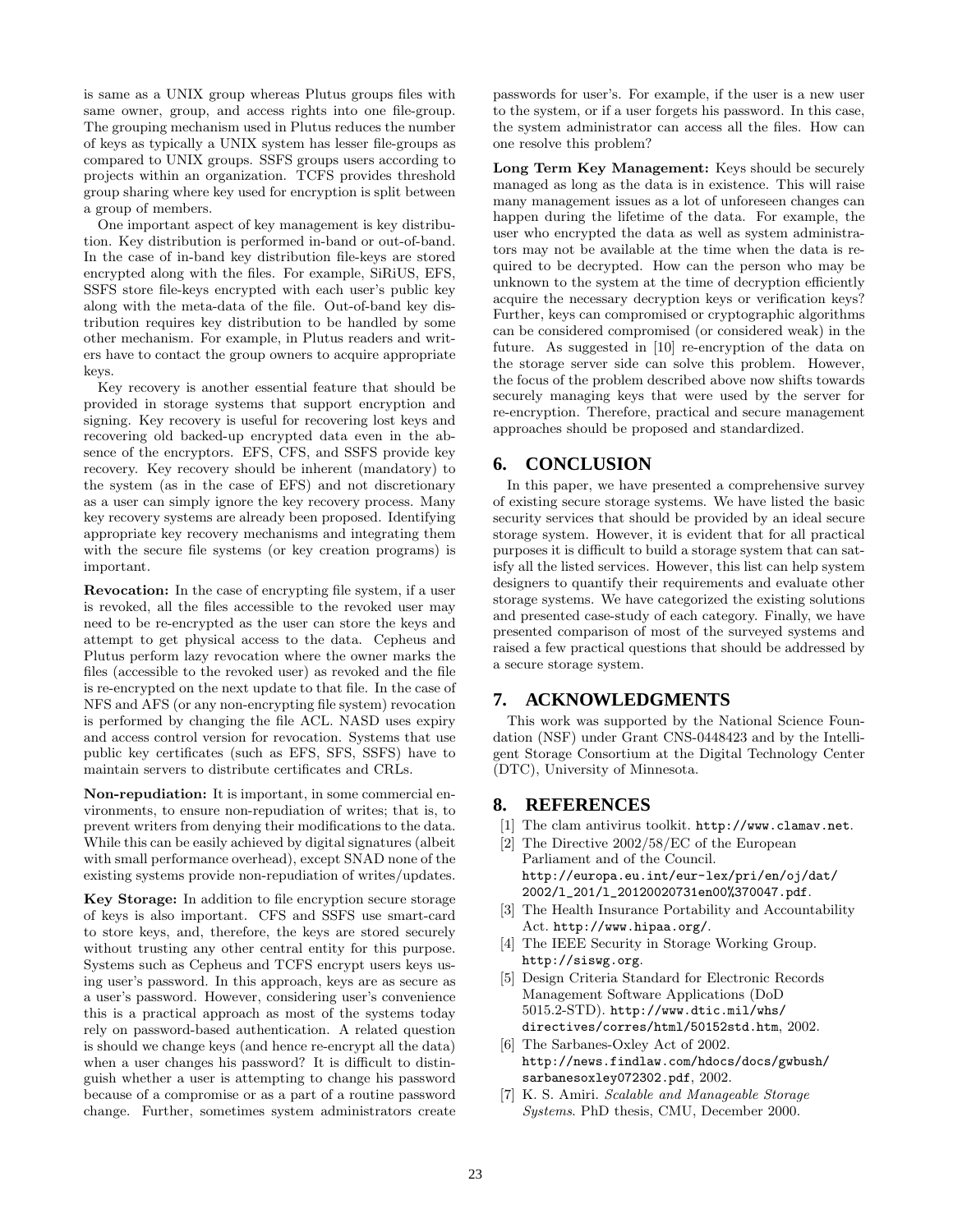- [8] S. Axelsson. Intrusion detection systems: A survey and taxonomy. White Paper, Chalmers University, Sweden, 2000.
- [9] A. Azagury, R. Canetti, M. Factor, S. Halevi, E. Henis, D. Naor, N. Rinetzky, O. Rodeh, and J. Satran. A two layered approach for securing an object store network. In SISW, December 2002.
- [10] D. Beaver. Network security and storage security: Symmetries and symmetry-breaking. In Proceedings of the IEEE Security In Storage Workshop, 2002.
- [11] M. Bellare, R. Canetti, and H. Krawczyk. Keying hash function for message authentication. Proceedings of CRYPTO, 1996.
- [12] M. Blaze. A cryptographic file system for UNIX. In Proceedings of the 1st ACM Conference on Communications and Computing Security.
- [13] M. Blaze. Key management in an encrypting file system. In Proceedings of Summer 1994 USENIX Technical Conference.
- [14] D. Boneh, G. Crescenzo, R. Ostrovsky, and G. Persiano. Public-key encryption with keyword search. In Proceedings of Eurocrypt, 2004.
- [15] E. Z. Charles P. Wright, Michael C. Martino. Ncryptfs: A secure and convenient cryptographic file system. In USENIX Annual Technical Conference, June 2003.
- [16] File integrity checkers. http://www.serverfiles. com/Network-security-software/ File-integrity-checkers/date/.
- [17] M. Corporation. Encrypting File System for Windows 2000. White Paper, July 1999.
- [18] M. Corporation. Encrypting file system in Windows XP and Windows Server 2003, August 2002. http://www.microsoft.com/technet/prodtechnol/ winxppro/deploy/cryptfs.ms%px.
- [19] D. E. Denning, M. Bellare, S. Goldwasser, and E. R. Verheul. Descriptions of Key Escrow Systems. http://www.cosc.georgetown.edu/~denning/ crypto/Appendix.html, February 1997.
- [20] D. E. Denning and D. K. Branstad. A taxonomy for key escrow encryption systems. Communications of the ACM, 39(3), 1996.
- [21] R. C. Dowdeswell and J. Ioannidis. The CryptoGraphic Disk Driver. In Proceedings of the FREENIX Track: 2003 USENIX Annual Technical Conference, June 2003.
- [22] M. Dworkin. Recommendation for block cipher modes of operation. In Special Publication 800-38A, NIST, 2001.
- [23] M. Eisler. LIPKEY a low infrastructure public key mechanism using SPKM. RFC 2847, June 2000.
- [24] M. Eisler, A. Chiu, and L. Ling. RPCSEC GSS protocol specification. RFC 2203, September 1997.
- [25] A. O. Freier, P. Karlton, and P. C. Kocher. The SSL Protocol Version 3.0. Internet Draft (draft-freier-ssl-version3-02.txt), Networking Group, March 1996.

http://wp.netscape.com/eng/ssl3/ssl-toc.html.

[26] K. Fu. Group sharing and random access in cryptographic storage file system. Master's thesis, MIT, 1999 June.

- [27] K. Fu, F. Kaashoek, and D. Mazières. Fast and secure distributed read-only file system. Proceedings ACM Transactions on Computer Systems, 20(1):1–24, February 2002.
- [28] M. G. S. H. Giuseppe Ateniese, Kevin Fu. Improved proxy re-encryption schemes with applications to secure distributed storage. In Proceedings of the 12th Annual Network and Distributed System Security Symposium (NDSS), February 2005.
- [29] A. D. S. Giuseppe Cattaneo, Luigi Catuogno and P. Persiano. Design and implementation of a transparent cryptographic file system for UNIX. In FREENIX Track: 2001 USENIX Annual Technical Conference, June 2001.
- [30] H. Gobiof. Security for high performance commodity subsystem. PhD thesis, CMU, July 1999.
- [31] H. Gobioff, G. Gibson, and D. Tygar. Security for network attached storage devices. Technical report, Carnegie Mellon University, 1997.
- [32] E. Goh, H. Shacham, N. Modadugu, and D. Boneh. SiRiUS: Securing Remote Untrusted Storage. In Proceedings of the Tenth Network and Distributed Systems Security (NDSS) Symposium, pages 131–145, February 2003.
- [33] E.-J. Goh. Secure indexes. Cryptology ePrint Archive, Report 2003/216, 2003.
- http://eprint.iacr.org/2003/216/. [34] P. Gutmann. Secure FileSystem (SFS), September
- 1996. http://www.cs.auckland.ac.nz/~pgut001/sfs. [35] K. Hildrum, J. Kubiatowicz, S. Rao, and B. Zhao. Distributed object location in a dynamic network. In Proceedings of ACM Symposium on Parallel Algorithms and Architectures (SPAA), 2002.
- [36] J. Howard. An overview of the andrew file system. In Proceedings of the USENIX Winter Technical Conference, Dallas, TX, February 1998.
- [37] C. F. J. Hughes. Architecture of the secure file system. In Proceedings of the Eighteenth IEEE Symposium on Mass Storage Systems, April 2001.
- [38] Jetico. BestCrypt. http://www.jetico.com/download.htm.
- [39] J. Kaiser and M. Reichenbach. Evaluating security tools towards usable security: A usability taxonomy for the evaluation of security tools based on a categorization of user errors. Technical report, Usability, 2002.
- [40] M. Kallahalla, E. Riedel, R. Swaminathan, Q. Wang, and K. Fu. Plutus — scalable secure file sharing on untrusted storage. In USENIX File and Storage Technologies (FAST), 2003.
- [41] M. Kaminsky, G. Savvides, D. Mazieŕes, and M. F. Kaashoek. Decentralized user authentication in a global file system. In Proceedings of the 19th ACM Symposium on Operating Systems Principles, 2003.
- [42] A. Kent and R. Atkinson. Security architecture for the Internet protocol. RFC 2401, Network Working Group, November 1998. http://www.ietf.org/rfc/rfc2401.txt.
- [43] V. Kher and Y. Kim. Decentralized authentication mechanisms for object-based storage devices. In IEEE SISW, October 2003.